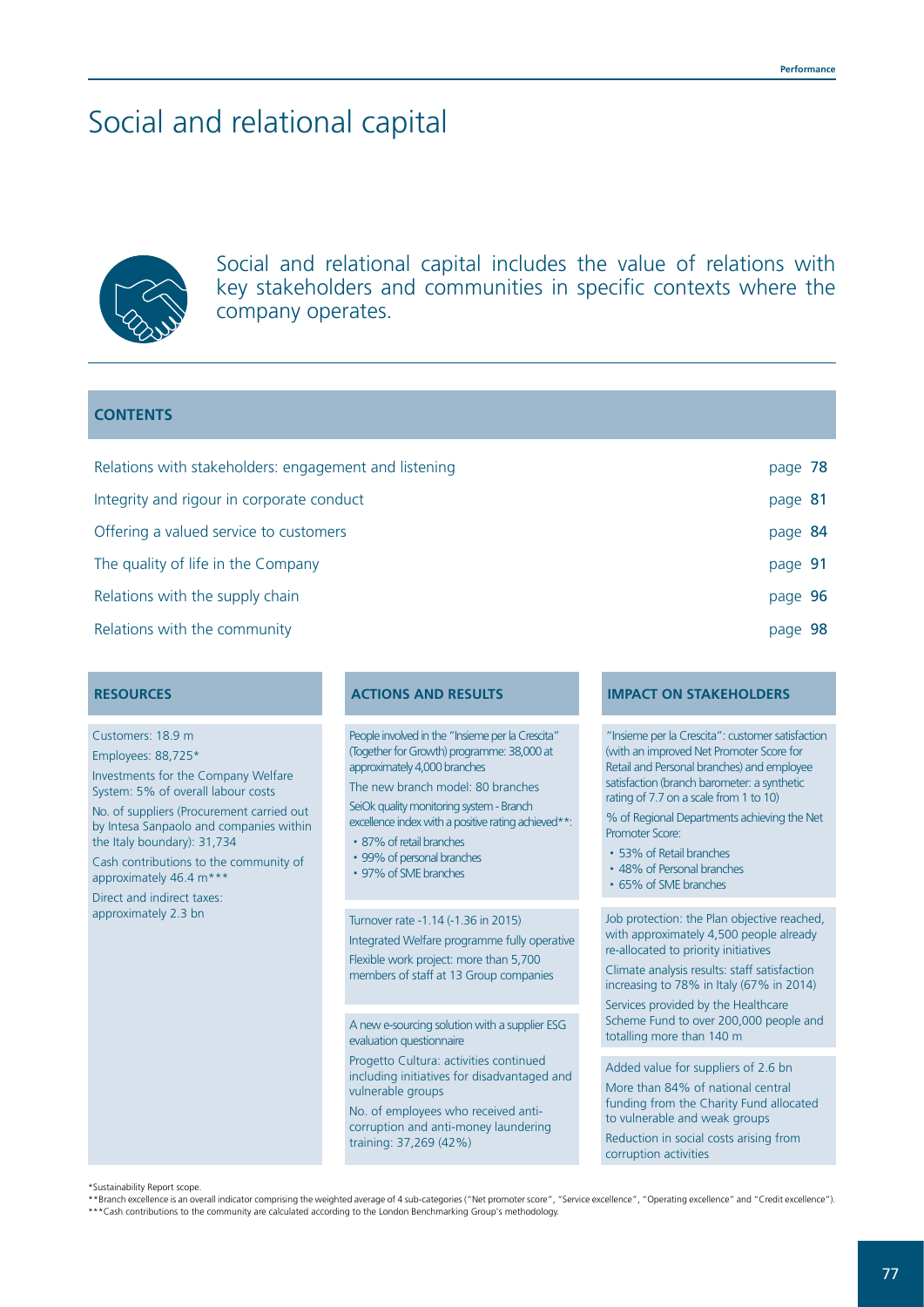## **RELATION WITH STAKEHOLDERS: ENGAGEMENT AND LISTENING**

To identify stakeholders' areas of interest and expectations, the Group has been involved in stakeholder engagement for years, actively involving all Bank Departments that manage relations with stakeholders. Synergies have been consolidated to define areas of cooperation for engagement activities, that can produce results for everyone. These results refer to the needs and expectations of stakeholders and help define improvement objectives for each department, in line with Business Plan strategies<sup>1</sup>.

## **STAKEHOLDER MAP**

The stakeholder map represents the Bank's relations; the results of engagement activities in 2016 are presented in summary form to highlight the most pressing topics identified on a materiality basis.



<sup>1</sup> For more details of the results of engagement activities, see the publication "Stakeholder Engagement and Improvement Objectives. The results of engagement activities with our stakeholders in 2016".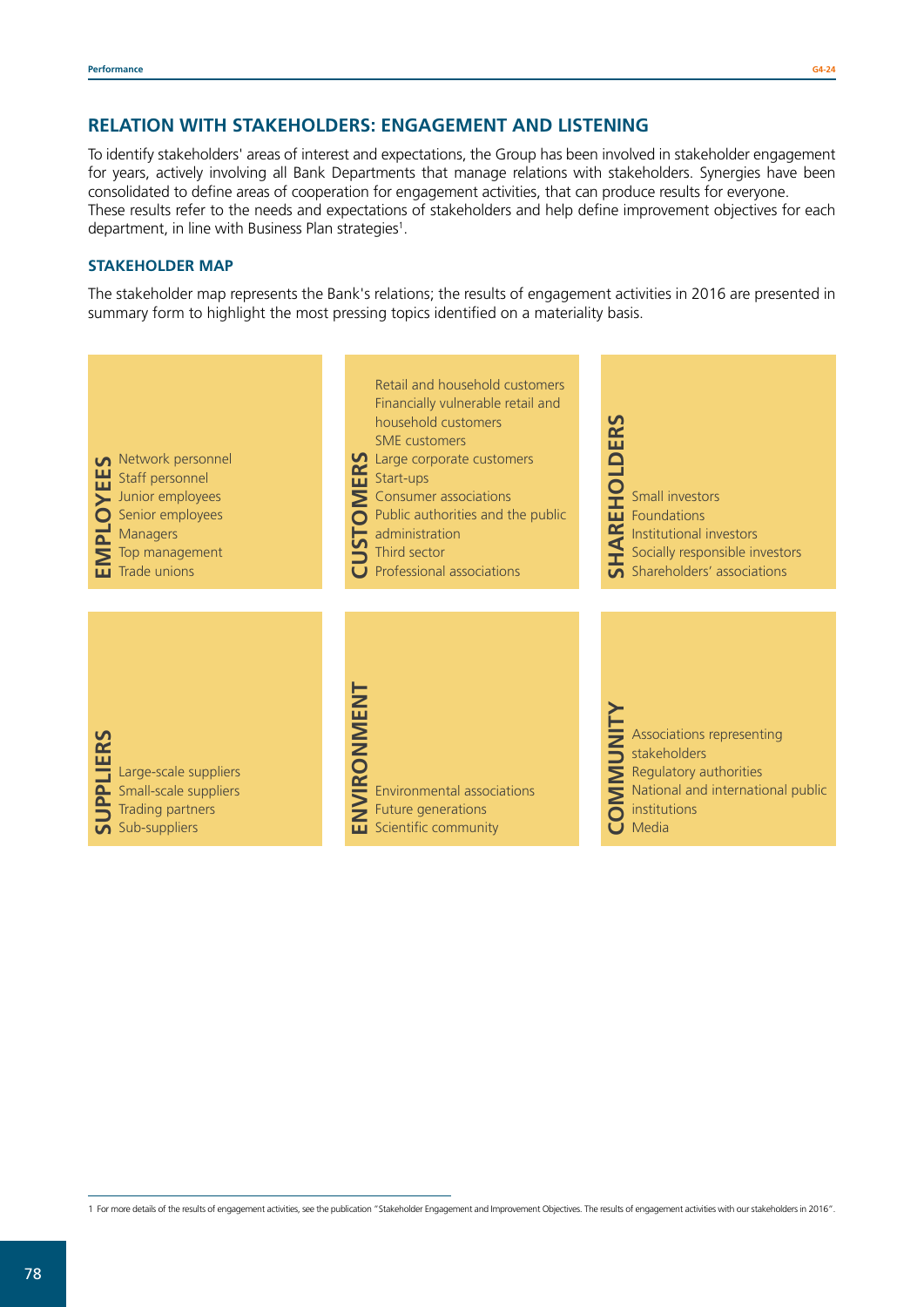## **ENGAGEMENT INITIATIVES AND ISSUES**

|                                                              | <b>Method of engagement</b>                                                                                                                                                                                                                                                                                                                                                                                                                                                                                                                                                                                                 | <b>Issues</b>                                                                                                                                                                                                                                                                                                                                                                                                                                                                                                                                                                                                                                                                                                                                             |
|--------------------------------------------------------------|-----------------------------------------------------------------------------------------------------------------------------------------------------------------------------------------------------------------------------------------------------------------------------------------------------------------------------------------------------------------------------------------------------------------------------------------------------------------------------------------------------------------------------------------------------------------------------------------------------------------------------|-----------------------------------------------------------------------------------------------------------------------------------------------------------------------------------------------------------------------------------------------------------------------------------------------------------------------------------------------------------------------------------------------------------------------------------------------------------------------------------------------------------------------------------------------------------------------------------------------------------------------------------------------------------------------------------------------------------------------------------------------------------|
| <b>EMPLOYEES</b>                                             |                                                                                                                                                                                                                                                                                                                                                                                                                                                                                                                                                                                                                             |                                                                                                                                                                                                                                                                                                                                                                                                                                                                                                                                                                                                                                                                                                                                                           |
| Employees                                                    | Climate survey involving Professional Areas, Middle<br>Managers in Italy, Management Staff, International<br>Banks (all professional categories)<br>• 1 focus group with Area Managers                                                                                                                                                                                                                                                                                                                                                                                                                                      | . The Group's reputation, brand value and external<br>sources' and customers' perception of the Bank<br>• Occupational health and safety<br>Responsible sales and transparency and clarity in<br>customer communications<br>· Quality products and services, expertise and                                                                                                                                                                                                                                                                                                                                                                                                                                                                                |
| Trade unions<br><b>International Banks</b><br>Division staff | ■ 1 focus group<br>• Web-focus on the Intesa Sanpaolo Code of Ethics                                                                                                                                                                                                                                                                                                                                                                                                                                                                                                                                                        | professionalism in relations with customers and the Bank,<br>innovation and an integrated multichannel approach<br>Employee empowerment and professional training and<br>development<br>• Quality of life at the company: welfare and work/life<br>balance<br>· Diversity management and inclusion<br>International Banks' implementation of the principles and<br>values of the Code of Ethics                                                                                                                                                                                                                                                                                                                                                           |
| <b>CUSTOMERS</b>                                             |                                                                                                                                                                                                                                                                                                                                                                                                                                                                                                                                                                                                                             |                                                                                                                                                                                                                                                                                                                                                                                                                                                                                                                                                                                                                                                                                                                                                           |
| Corporate customers                                          | Net Promoter Score (NPS): 50,000 corporate<br>customers involved<br>Companies Benchmark: 8,000 telephone interviews of<br>Companies operating throughout Italy                                                                                                                                                                                                                                                                                                                                                                                                                                                              | Analysis of main promotion and detraction issues, their<br>significance and impact on the NPS<br>• Identification of Intesa Sanpaolo's competitive<br>positioning, in terms of the NPS and corporate<br>customer satisfaction in areas where the Bank operates<br>• Quality and innovation of services for corporate                                                                                                                                                                                                                                                                                                                                                                                                                                      |
| Retail and personal<br>customers and retail<br>companies     | Net Promoter Score (NPS): 3.9 m retail customers<br>and retail companies involved<br>Customer experience registered at main touchpoints<br>(around 20) used by customers to interact with<br>the Bank: approximately 2 m retail and personal<br>customers and retail companies involved<br>Internal customer experience registered from nearly<br>40,000 colleagues<br>Needs analysed through surveys involving the Bank's<br>customers and prospects<br>Involvement in themed observatories<br>• Mystery shopping surveys at 480 retail and personal<br>branches and 475 mystery shopping surveys for the<br>online branch | Analysis of main promotion and detraction issues, their<br>significance and impact on the NPS<br>Surveys of customer experience through all channels of<br>interaction with the Bank<br>Empowering customer experience by analysing customer<br>perception in order to improve products and services<br>· Customer service quality and innovation: quality of<br>products, customer relations and the digital experience<br><b>Empowering customer experience by analysing</b><br>customer perception in terms of product and service<br>use, simplicity and efficiency<br>Identifying customer segment needs that have not<br>been met<br>• Identifying consumer trends<br>. Physical and online branch data, to evaluate and<br>improve service quality |
| Third sector<br>customers                                    | Customer satisfaction survey:<br>• 8 focus groups and 5 interviews<br>• 2,000 telephone interviews                                                                                                                                                                                                                                                                                                                                                                                                                                                                                                                          | Analysis of Third sector customer satisfaction and<br>experience and identification of satisfaction drivers,<br>with a view to improving services                                                                                                                                                                                                                                                                                                                                                                                                                                                                                                                                                                                                         |
| Corporate customers,<br>start-ups and<br>innovative SMEs     | Two multi-stakeholder forums:<br>Banca dei Territori Lombardy Department:<br>21 participants<br>Banca dei Territori Campania, Basilicata, Calabria and<br>Puglia Department: 26 participants                                                                                                                                                                                                                                                                                                                                                                                                                                | Adoption of credit rating systems that include social<br>and environmental sustainability factors<br>• Support for businesses, and in particular consolidating<br>the competitive edge of companies in order to<br>promote innovation, the arrival of new generations<br>and development of a new business spirit, growth and<br>internationalisation, and the creation of networks and<br>business combinations<br>An integrated multichannel approach and innovative<br>services to help businesses network<br>• Products and services to encourage business and low<br>environmental impact solutions                                                                                                                                                  |

<u> 1989 - Johann Stoff, amerikansk politiker (d. 1989)</u>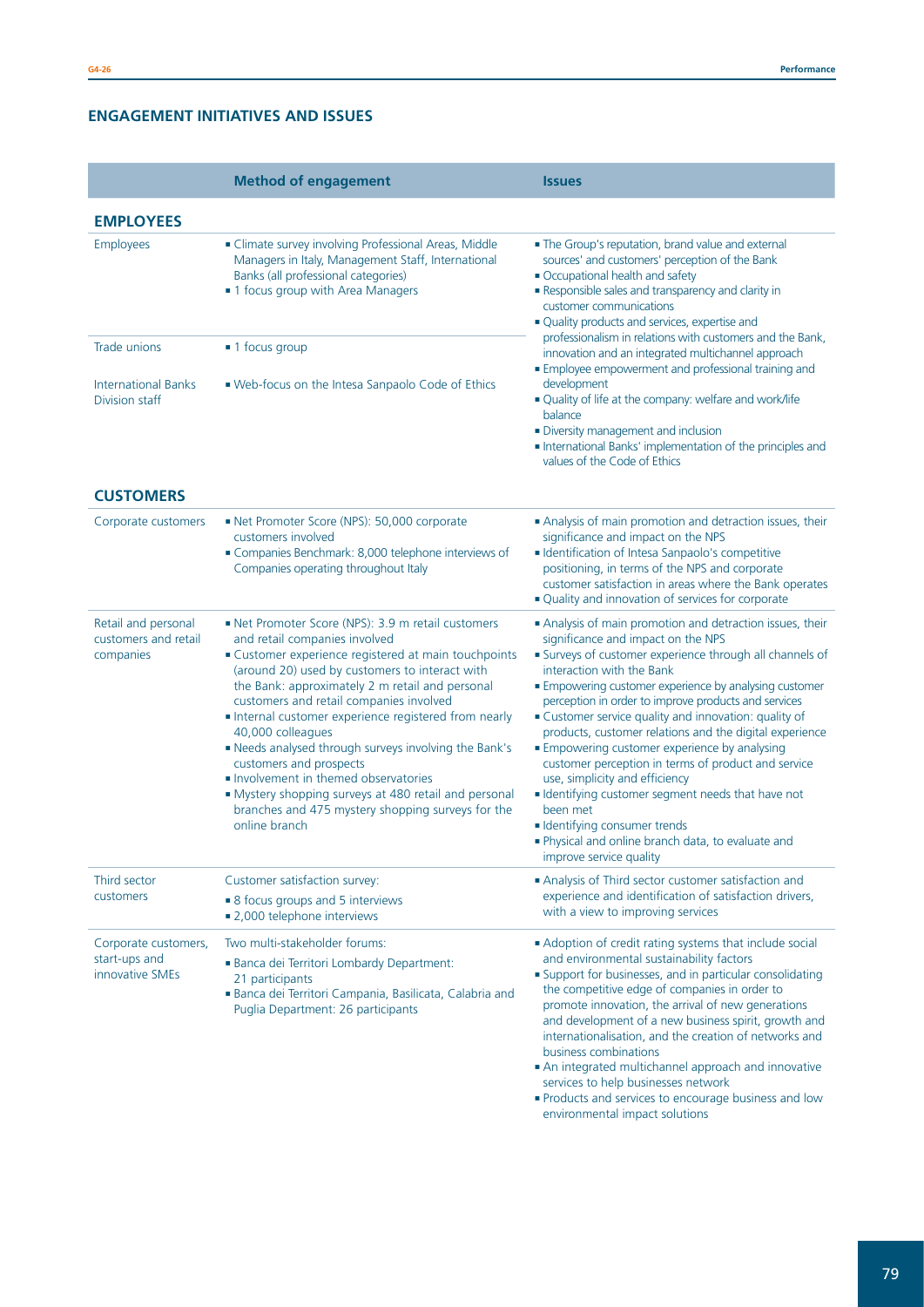|                                                        | <b>Method of engagement</b>                                                                                          | <b>Issues</b>                                                                                                                                                                                                                                                                                                                             |
|--------------------------------------------------------|----------------------------------------------------------------------------------------------------------------------|-------------------------------------------------------------------------------------------------------------------------------------------------------------------------------------------------------------------------------------------------------------------------------------------------------------------------------------------|
| Large corporate<br>customers                           | • 2 online surveys involving a total of 669 large<br>corporate customers                                             | • Monitoring cash counting, deposit and procurement<br>services<br>• Monitoring acquiring services*                                                                                                                                                                                                                                       |
| International bank<br>customers<br><b>SHAREHOLDERS</b> | Telephone interviews:<br>Retail customers: 1,600 customers<br>SMEs and large corporate customers:<br>1,500 customers | Retail customers: surveying customer satisfaction at<br>5 banks<br>• SMEs and large corporate customers: analysing<br>customer satisfaction at CIB Bank and Banca Intesa<br>Beograd                                                                                                                                                       |
| Small Shareholders'<br>association                     | . Interview with the Small Shareholders'<br>Association - E.di.Va                                                    | • Protecting the Group's capital strength and profitability<br><b>Business risk management</b><br>$\blacksquare$ Financial inclusion                                                                                                                                                                                                      |
| <b>SRI investors</b>                                   | Roadshow with investors on ESG issues                                                                                | • Protecting the Group's capital strength and profitability<br><b>Business risk management</b><br>Responsible sales practices<br>· Personnel management and development issues<br>Integrity and rigour in corporate conduct<br>Service quality and customer satisfaction in<br>engagement and interaction with the Bank<br>Climate change |

\* Acquiring services: acquiring services are provided by credit card operators to retailers so that they can accept payments with cards belonging to the credit or debit circuit.

## **OVERVIEW OF NEEDS IDENTIFIED DURING THE STAKEHOLDER ENGAGEMENT PROCESS**

Needs identified during the engagement process compared to issues considered as "material" by materiality analysis are summarised below.

#### **Protecting the Group's capital strength and profitability**

Protecting the Group's capital strength and profitability was one of the most important issues, not only for investors but for the community in general, as it is considered essential for business sustainability in the short, medium and long term and as a guarantee of customers' investments, in view of the Group's institutional role.

## **Business risk management**

The community, SRI investors and analysts paid particular attention to the management of reputational risk, the brand and to evaluating and monitoring social/ environmental risks related to investments. The latter aspect is reflected by a growing increase in recent years in ESG investments.

In a context that is increasingly trending towards digitalisation in general and the digitalisation of information, interest in the management and control of ICT risks has increased and in 2016 specific regulations were introduced for the banking industry.

SRI investors and analysts, customers and the community showed considerable interest in a concrete commitment to using sustainability factors when assessing the credit rating of businesses.

### **Integrity and rigour in corporate conduct**

The development of a business model increasingly focussed on virtual services has raised awareness among stakeholders, and particularly the community and customers, of protecting privacy. In 2016 this aspect was regulated at a European level (Regulation EU 2016/679). The significance of compliance with anti-money laundering regulations has also increased, in view of the Directive (EU) 2015/849 and its implementation in the Italian legal system.

### **Human resources development, management and empowerment**

Achieving a work/life balance and welfare were two Group commitments that staff appreciated considerably; initiatives included flexible work and people care, and new systems to support staff with family and/or personal difficulties, such as the Time Bank.

Interest is growing in training and in tailor-made programmes that meet specific training needs and help with job transfers.

Staff think the Bank could improve its internal communication, and how it uses communication and streamlines information – particularly on standards and operating procedures.

Considering the increasing focus of national and international organisations on unemployment and particularly youth unemployment, and a quickly evolving context, interest in developing and attracting talent has increased, calling for a more proactive approach from the Group.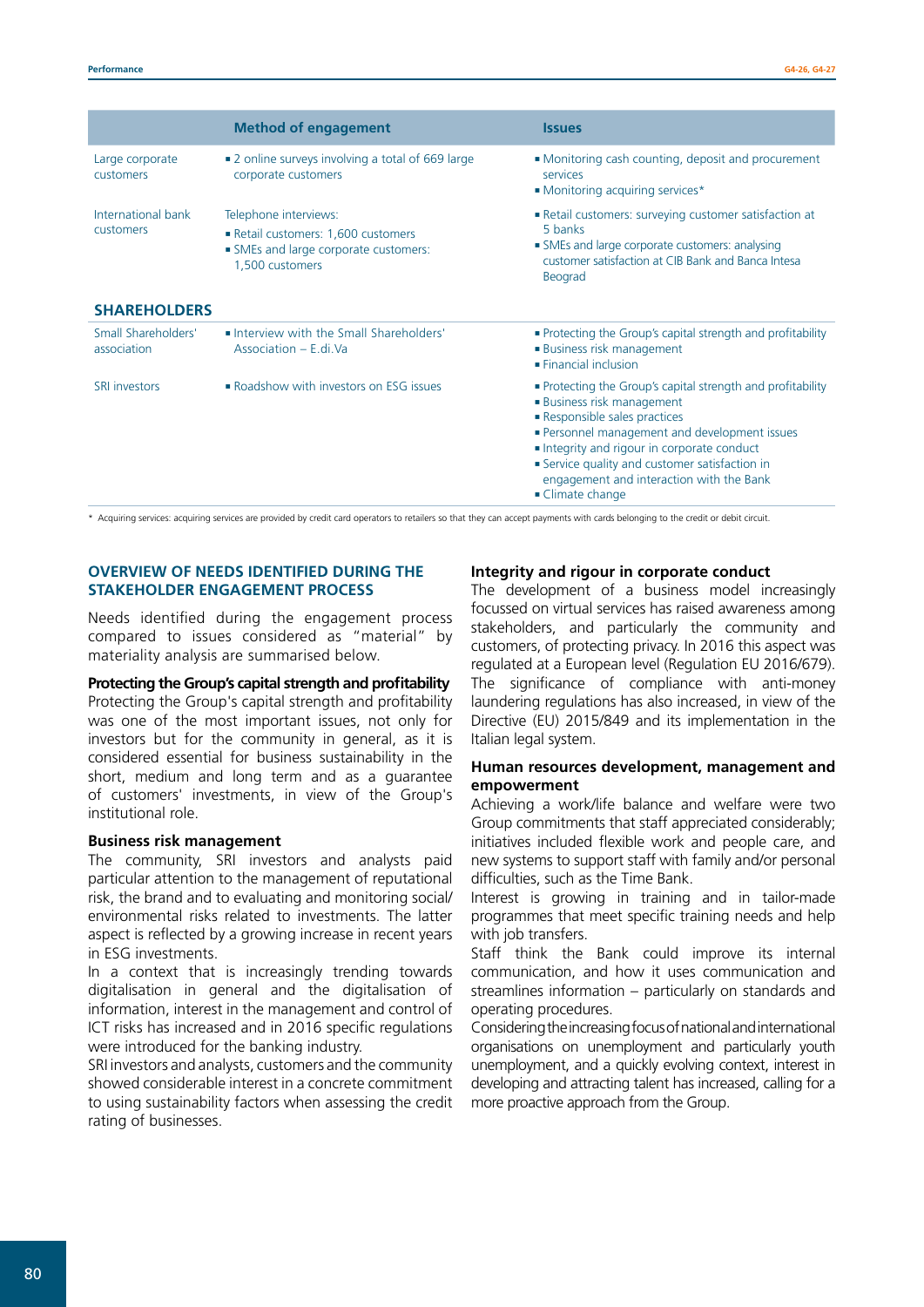#### **Offering valued service to customers**

The "design thinking" model, which has evolved from the Customer Experience model and is part of the new Banca dei Territori service model, was appreciated in particular; this model addresses how products and services are developed, starting from customer engagement, to understand specific needs. Staff consider personal relations with customers as essential for building a relationship based on trust, with an added value that is unique even when compared to new digital tools.

The integrated multi-channel approach is seen as a strength of Intesa Sanpaolo and a necessary step to remaining competitive on the market. Plus the availability of virtual channels (the website, App, online platform etc.), means bank/customer engagement is 24/7, communication and operations are more effective and efficient (appreciated in particular by younger customers, who are more inclined to use digital channels), and close customer relations can be maintained, even without actual branches.

Lastly, Intesa Sanpaolo's commitment to developing and creating innovative mechanisms for businesses (for example: the tech-market place) and services to facilitate matching and networking between businesses and local players with a high innovative potential was appreciated in general.

#### **Access to credit and asset management**

In a context where the effects of the economic and financial crisis are still evident, more vulnerable stakeholders, such as the elderly, the young and immigrants need financial services and products more targeted to meet their specific profiles.

Corporate customers would like to see the development and consolidation of specific sector expertise to support businesses, and the capacity of the banking industry to understand, know and evaluate aspects differentiating each market. The role of the manager and a team of specialists are fundamental in this.

Advice for new businesses and start-ups with a high level of innovation is considered fundamental, with a demand for products dedicated to developing business ideas and advisory services (particularly concerning bureaucratic, administrative and tax aspects), training and networking with investors and other companies to encourage dialogue and business combinations (business networks, innovative hubs, etc.).

#### **Climate change**

In 2016, various international initiatives raised awareness of environmental aspects, calling for a concrete commitment to reducing the environmental impact of emissions, energy, and the use and management of resources and waste (COP21, Agenda 2030, SDGs, etc.). Corporate customers consider Bank products encouraging solutions that benefit the environment as fundamental, in particular energy efficiency products that cuts costs for businesses too. Customers are also interested in products and services that provide incentives to improve the environmental performance of buildings, to extend environmental awareness to business issues and to property development or redevelopment for a better management of environmental impact.

Corporate customers hope the Group's commitment to developing a more sustainable economy will engage them further with dedicated initiatives and events, the development of products and services that combine knowledge of the financial industry and green businesses and mechanisms/initiatives to help businesses network.

## **INTEGRITY AND RIGOUR IN CORPORATE CONDUCT**

The Intesa Sanpaolo Group adopts an approach that recognises the strategic importance of activities to ensure compliance with internal and external regulations and codes of conduct, in the belief that respecting standards and fairness in business are essential elements in carrying out banking operations, which by nature are based on trust. Moreover, we are aware that we hold specific responsibility in the fight against corruption, money laundering and financial crime, to prevent the banking system from being used for illegal purposes.

We apply the Code of Ethics and Code of Conduct that envisage high standards for all personnel.

To monitor various regulatory areas, procedures are adopted and controlled through risk assessment and an

internal control system in which compliance with the rules is achieved by all company departments and staff working together.

An internal reporting system (whistleblowing) has been in use since 2016, to encourage a culture of lawfulness and improve the organisation and its ethics. This system can be used by any employee who suspects that an infringement of regulations has occurred or could occur. During the year, 22 reports were made, which were all followed up. 3 of these were not relevant, as they did not refer to possible infringements by employees; specific investigations have been started for the remaining 19 reports.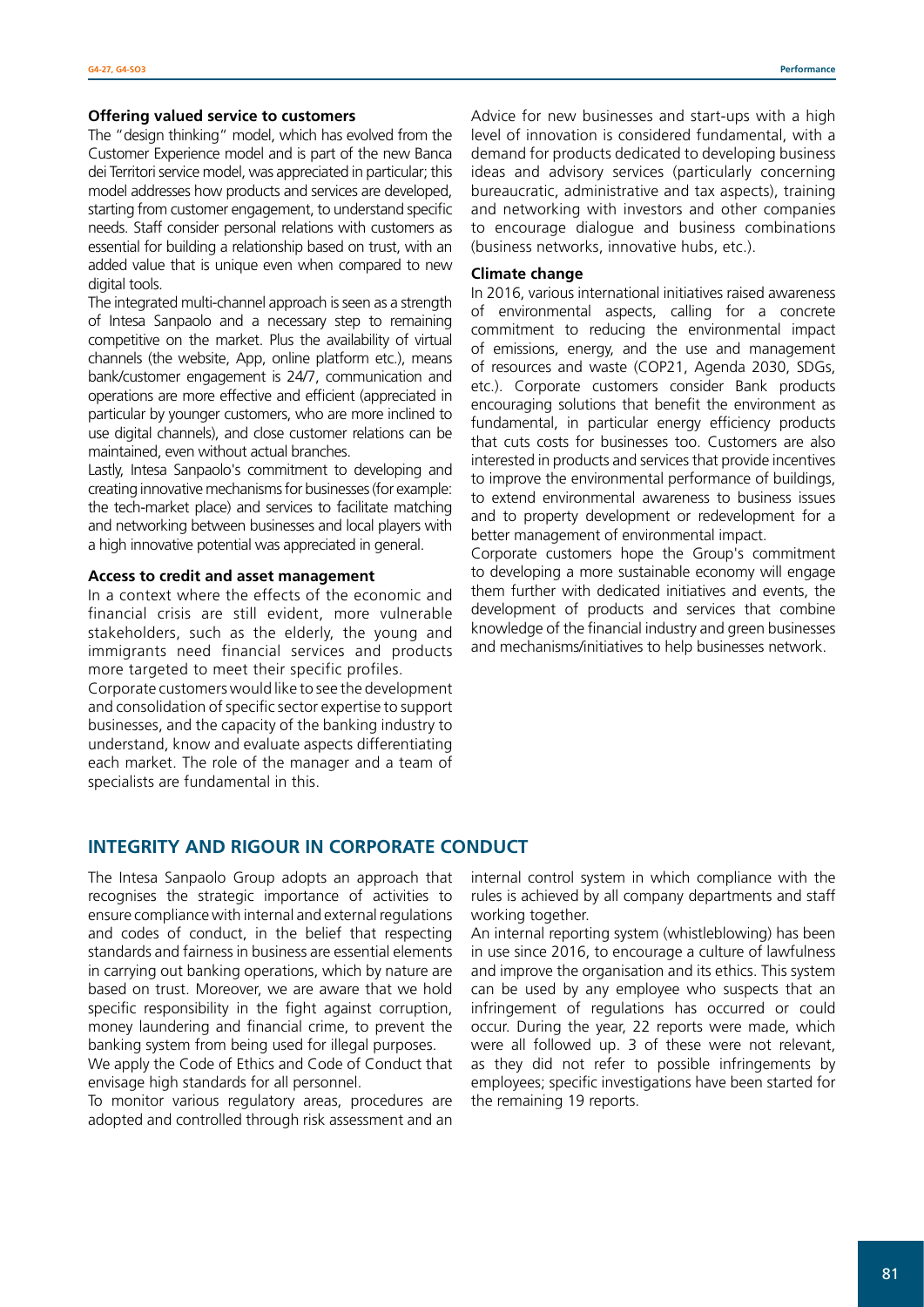## **PREVENTION OF CORRUPTION**

The Bank has adopted strict internal procedures over time to prevent the risk of corruption and extortion. In addition to the Code of Ethics, the Group's Internal Code of Conduct and Compliance Model pursuant to Legislative Decree 231/2001 on the administrative liability of organisations, a detailed set of internal regulations is in place, which all personnel must be familiar with and adopt. These regulations outline corporate processes that may potentially lead to the commission of this type of offence. The Compliance and Internal Auditing Departments ensure that the principles of control and conduct in the Compliance Model concerning corruption are consistent with applicable internal regulations and that these regulations are complied with.

Focus on the prevention of corruption risks is very high in Group companies, both in Italy and at international level. Subsidiaries operating in countries without "anticorruption" laws are required to adopt the Group's principles and to monitor areas most at risk. To further consolidate controls on the prevention of corruption, a specific "Anti-corruption Project" was started in 2016, covering two fundamental areas:

- "customers" to identify any possible risk aspects of customers' behaviour and thus ensure ongoing cooperation with the authorities and action, as part of controls already in place, to combat money laundering and the financing of terrorism;
- the "Bank" to consolidate internal controls for preventing risk aspects in the Bank's conduct through its officers, top management, employees, external staff and suppliers. In this framework, Group Anti-Corruption Guidelines have been defined and issued to company bodies.

In March 2017, the Anti-Corruption Guidelines were approved as part of the Anti-corruption Project. The guidelines identify the principles, sensitive areas, roles, responsibilities and macro-processes for the Group to manage the risk of corruption and further consolidate existing regulations.

#### **PREVENTION OF MONEY LAUNDERING**

The Group's governance system to combat money laundering and the financing of terrorism is based on Guidelines that constitute a systematic and functional framework, with active collaboration by the Group in preventing these illegal activities. Specific processes and procedures have been established on customer due diligence, the reporting of suspicious transactions, registration of relations and transactions, retention of documents, risk assessment and management, internal control and compliance with all relevant provisions to prevent and stop the completion of transactions connected to money laundering or the financing of terrorism. The guidelines and standards defined by the Parent Company are based on and implemented for individual entities, in proportion to the type and complexity of activities carried out and size and structure of the organisation, in compliance with local laws and ensuring that information is shared at a consolidated level.

Procedures have been in place for some now to automatically control Group records and transactions in order to mitigate the risk of having customers registered in black lists subject to restrictions or the freezing of assets. The Group has also adopted a more rigorous approach to legal requirements, with enhanced due diligence for credit and reputational profiles, to prevent its involvement, for any reason whatsoever, in transactions with parties or countries subject to embargoes, even when the transaction is permitted under restrictions issued by international authorities.

#### **Specialised training to prevent Corruption and Money Laundering in 2016**

|                          | <b>Italy</b> | <b>Abroad</b> | <b>Group</b> |
|--------------------------|--------------|---------------|--------------|
| No. of employees trained | 22.914       | 14,355        | 37.269       |
| Training hours           | 116.960      | 47.366        | 164,326      |
| % of employees trained   | 35.7         | 58.4          | 42.0         |

#### **Relations with political parties and movements**

According to internal policies, donations or sponsorships for political parties or movements or their organised branches/units etc. are not permitted. Specific rules state that the only type of funding possible for political parties, secondary associations and individual candidates, to be

decided by the Board of Directors, is an annual advance of the "2x1000 contribution" (voluntary tax donation) on sums due to parties for this type of contribution, to be notified in accordance with law. In 2016, funding was not given to political parties or movements.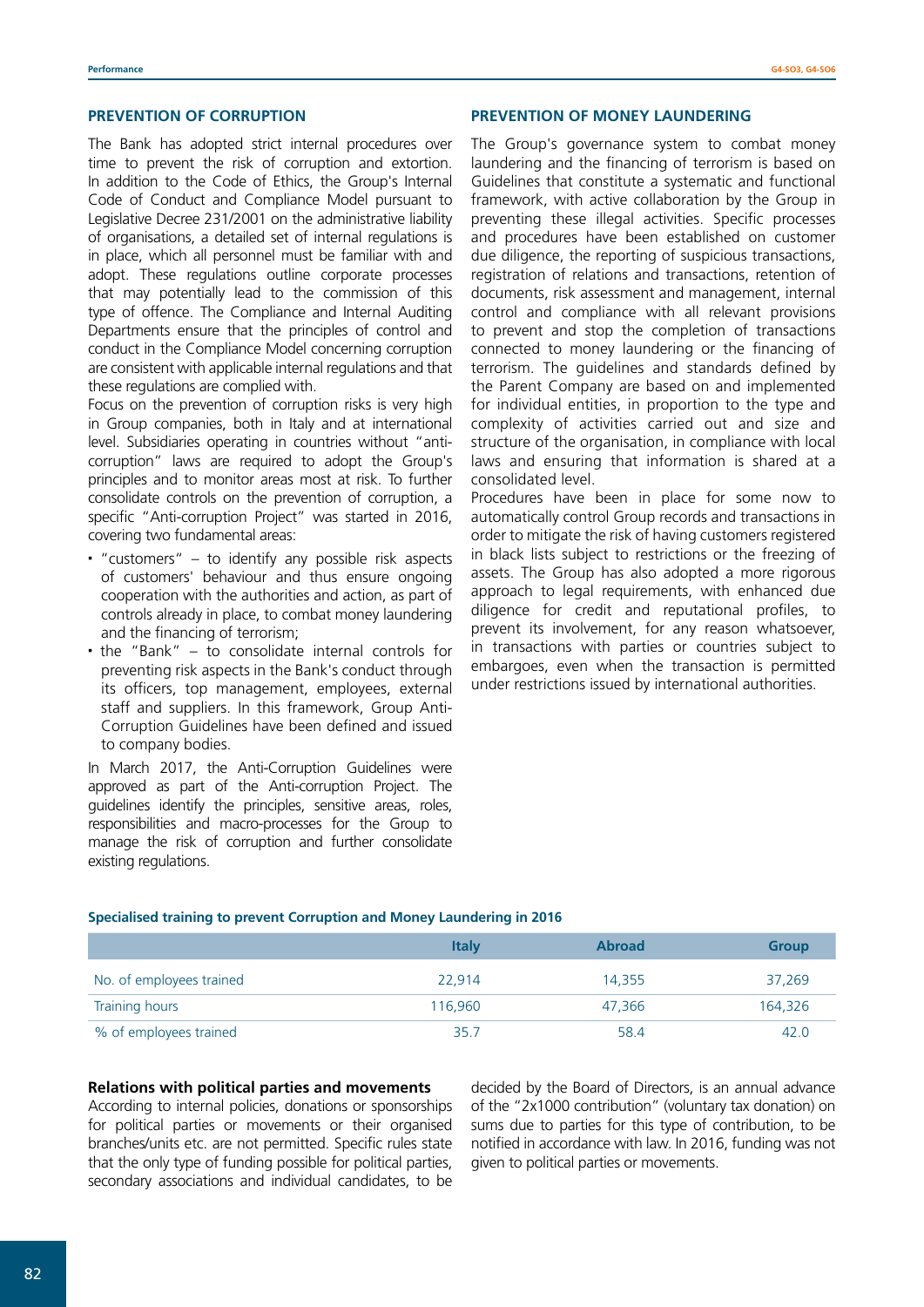#### **COMPLIANCE WITH TAX REGULATIONS**

The Intesa Sanpaolo Group strictly complies with tax laws, convinced that this is a fundamental contribution towards the community where it operates. Intesa Sanpaolo's positive impact in this respect is confirmed by figures forecast in its Business Plan of a total contribution from 2014 to 2017 of approximately 10 billion euro, an amount comparable to a stability law. Objectives for 2015 were met in full and in particular, all Departments of the Parent Company Tax Division were consolidated. Besides a specific Department for Tax Compliance monitoring being set up, all existing

controls were consolidated and new specific controls introduced for international taxation and structured customer transactions (with training for business units most affected). Engagement with the tax authorities was stepped up considerably, to pave the way for the company to join the "cooperation scheme" (a tax authority scheme to help taxpayers identify tax risks). In addition to indirect taxes of around 877 million euro, the Group recorded accrued direct taxes for 2016 of 1,422 million euro, mainly in Italy, where the majority of operating income was earned, as shown in the table below.

| <b>Direct taxes in 2016</b> | <b>Italy</b> | <b>Europe</b> | <b>Rest of world</b> |
|-----------------------------|--------------|---------------|----------------------|
| Tax contribution            | 1.031        | 326           | 65                   |
| Operating income            | 12.940       | 2,888         | 1.101                |

In compliance with applicable laws, Intesa Sanpaolo publishes a "Country by Country" report, with the following information for each country (according to rules established by the Bank of Italy): the gross income; the number of employees; profit or loss before taxes; taxes on profit or loss. The report is available at [\[i\]](http://www.group.intesasanpaolo.com/scriptIsir0/si09/governance/eng_stato_per_stato.jsp).

## **PROTECTION OF PRIVACY**

The Privacy Sub-Department of the Safety and Protection Head Office Department ensures that personal data are collected and processed in accordance with laws and the principles in the Code of Ethics. All Group personnel receive training and updates on this issue, through mandatory initiatives online, and in classroom sessions and activities focused on specific areas.

During 2016, the website's privacy policy for retaining browsing data, processing with Apps for mobile devices and information on the use of profiling cookies, with particular reference to the combined use of online profiling tools, were all updated, based on Data Protection Authority guidelines.

During the year, the Data Protection Authority issued seven claims procedures against Group companies, with necessary follow-up provided; no cases of Group customer data being lost or stolen were registered (see also the section "Claims Management").

In May 2016, the Regulation (EU) 2016/679 came into force (effective from 25 May 2018), which requires the Group to align with new requirements on privacy, including: the "right to be forgotten", privacy "by design" and "by default" and the pseudonymisation and portability of data. Project activities on this aspect have been started with other specific company functions.

#### **PROTECTION OF FREE COMPETITION**

The International and Regulatory Affairs Department is committed at all times to managing relations with institutions and organisations, monitoring existing regulations and overseeing advocacy activities for any bills that could impact the activities of the Group and its stakeholders at a national, European and international level, with a view to limiting legal, economic and reputational risk and developing new opportunities.

The Department constantly monitors and promotes free competition, working to ensure that international, European and national rules and procedures on competition are effectively applied and complied with. It is committed to disseminating a culture of compliance with the antitrust regulations at all levels of the Group and with third-party stakeholders, trade partners, suppliers and customers.

With a view to further strengthening monitoring activities, a partial review of the Policy of Compliance with European Union Competition Law – adopted in 2009 – was started, to align with some regulatory developments and new legislative and case law guidelines regarding the Supervisory Authorities' acknowledgement and promotion of antitrust compliance programmes, rules on mergers, corporate governance, state aid and unfair commercial practices.

Consequently, the scope of monitoring was extended not only regarding more traditional antitrust areas (mergers, abuse of dominant positions and agreements), but also regarding EU regulations on state aid and recent Italian regulations in support of Italy's competitiveness. The decision to adopt an Antitrust Compliance Programme, which goes beyond regulations, involves higher standards of conduct and in this respect information and training for internal and external stakeholders continued, in the belief that protection and development of competition benefit all.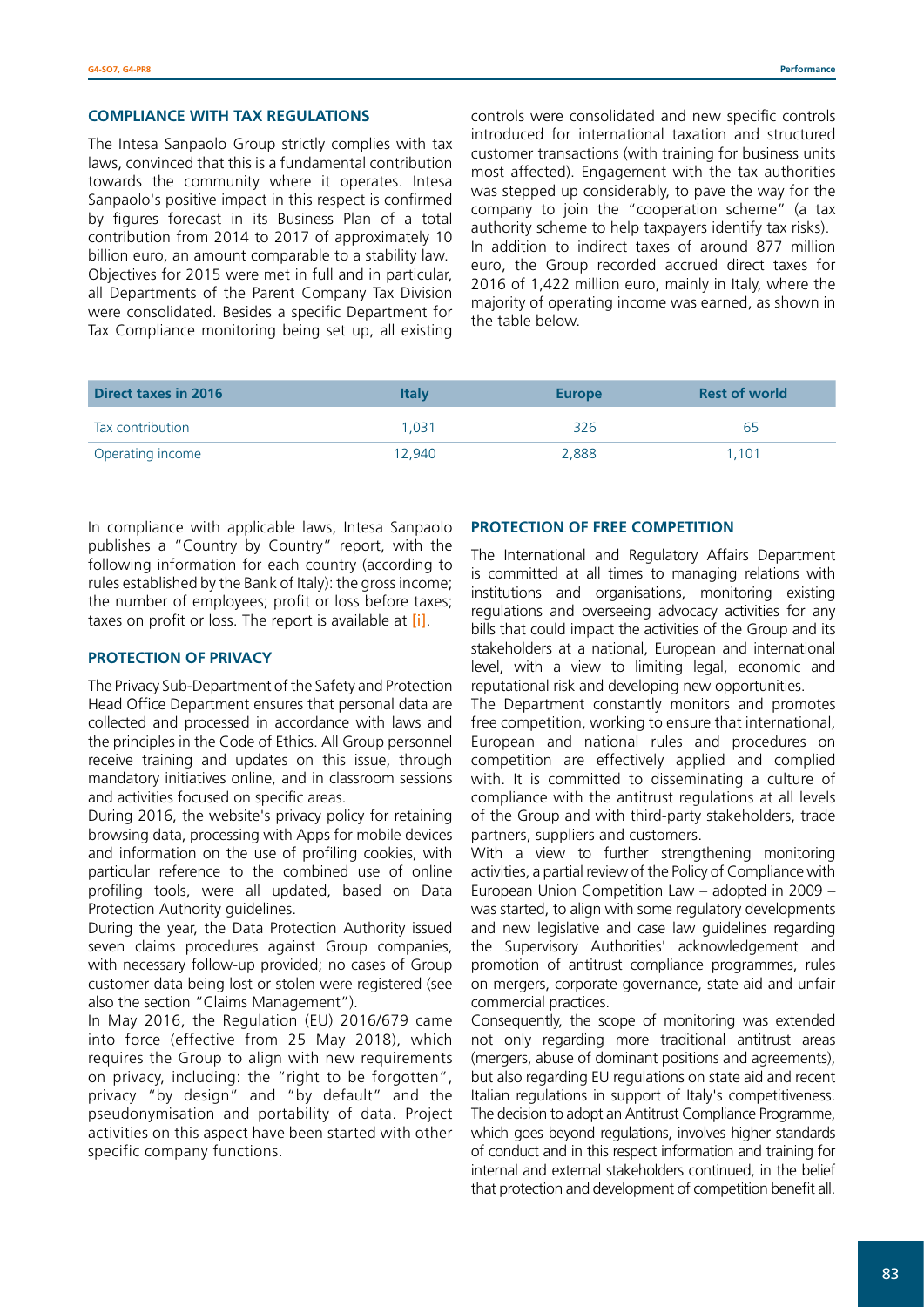As regards anti-trust proceedings involving Group companies, a proceeding against the Italian Banking Association and subsequently against eleven member banks including Intesa Sanpaolo, to ascertain the lawfulness of the interbank agreement on the SEDA service price, offered by banks to market operators, is pending.

### **LITIGATION**

At 31 December 2016, approximately 17,000 disputes were pending1 , for a total of 6,682 million euro.

More specifically, the disputes refer to:

- bankruptcy revocatory actions (467 million euro);
- settlements in insolvency proceedings (496 million euro);
- $\cdot$  investment services (410 million euro);
- compound interest and other conditions (866 million euro);

## **OFFERING VALUED SERVICE TO CUSTOMERS**

Meeting customers' new needs to the best of our abilities, offering a better experience in line with action taken in other consumer areas, building a solid and lasting relationship through a higher level of expertise and quality advice are the distinctive elements of Intesa Sanpaolo's strategy to becoming the preferred bank and commercial partner of current and potential customers. Thanks to this approach, the Group has received considerable recognition from the German Institute "Quality & Finance", a European leader in qualityrelated market analysis. In a survey of customers from Italy's 17 leading banks (including online banks) Intesa Sanpaolo was rated as the "Best Traditional Bank" (with branches), thanks to its "excellent" score in seven areas (Products and Savings); Online banking; Banking Apps; Social media; Customer service; Price/quality ratio; Customer communication. Intesa Sanpaolo was also awarded the Gold Seal for 1st place in financial advisory services, in a survey of 500 companies in 70 sectors, with 100,000 ratings from consumers (The Best in Italy - Service Sample).

### **CUSTOMER PROXIMITY THROUGH ALL RELATIONAL CHANNELS**

The model adopted focuses on offering different customers – retail users to SMEs and large companies – a specialist service. Relationship managers, specialised by segment and sub-segment, are still the reference for these customers, coordinating overall service and providing specific advisory services.

The extension of the multi-channel approach ensures proximity and a quality service, with the chance for

- bank products (225 million euro);
- credit positions (2,143 million euro);
- lease agreements (112 million euro);

 other civil and administrative disputes (1,358 million euro). Tax disputes concerning the Group were still pending for a total of 446 million euro.

With regard to compliance with environmental regulations, for damage caused to the environment following the bank's operations over the last three years, no sanctions of over 3,000 euro were imposed. Even with regard to compliance with regulations on health and safety, no reports or significant sanctions were received or imposed.

Details of disputes and litigation in 2016 and the most significant civil and fiscal lawsuits are given in the Consolidated Financial Statements (pages 398-402) [\[i\]](http://www.group.intesasanpaolo.com/scriptIsir0/si09/investor_relations/eng_bilanci_relazioni.jsp?tabId=2016&tabParams=eyd0YWJJZCc6JzIwMTYnLCdhbm5vJzonMjAxNicsJ3R5cGUnOidhJ30_).

customers to interact with their Bank how and when they want (see "Intellectual and infrastructure capital" - "The multi-channel approach").

For this reason, Intesa Sanpaolo has started a process to transform relations (launching its new Internet Banking site and mobile Apps), to steer customer interaction towards a digital approach.

The strategy behind this approach is an easy-to-use, simple, quick and customisable profile. At the end of 2016, Banca dei Territori multi-channel customers totalled 6.4 million, up by around 1.6 million since the start of 2014. Approximately 4.1 million Apps were downloaded on mobiles and around 80% of products are available through multi-channel platforms.

The Online Branch has a specific role in developing closer customer interaction, through direct channels (telephone, chats, video calls, email and social networks), and through advisory services and the commercial proposal of products and services (cards, loans and investments). The aim of the Online Branch is to solve customers' problems, and also respond promptly to enquiries about operating and commercial information. Thanks to Customer Relationship Management (CRM) systems, 26,000 product offers were finalised and signed remotely. In addition to branch sales completed with appointments and estimates made by branch colleagues, over 5 thousand products were placed (Further details are given in the section "Intellectual and infrastructure capital", page 110). During 2016, free phone numbers and customer contact channels were unified, with a single reference for operating services, customer service and commercial information.

<sup>1</sup> Excluding Risanamento S.p.A., which is not managed or coordinated by Intesa Sanpaolo.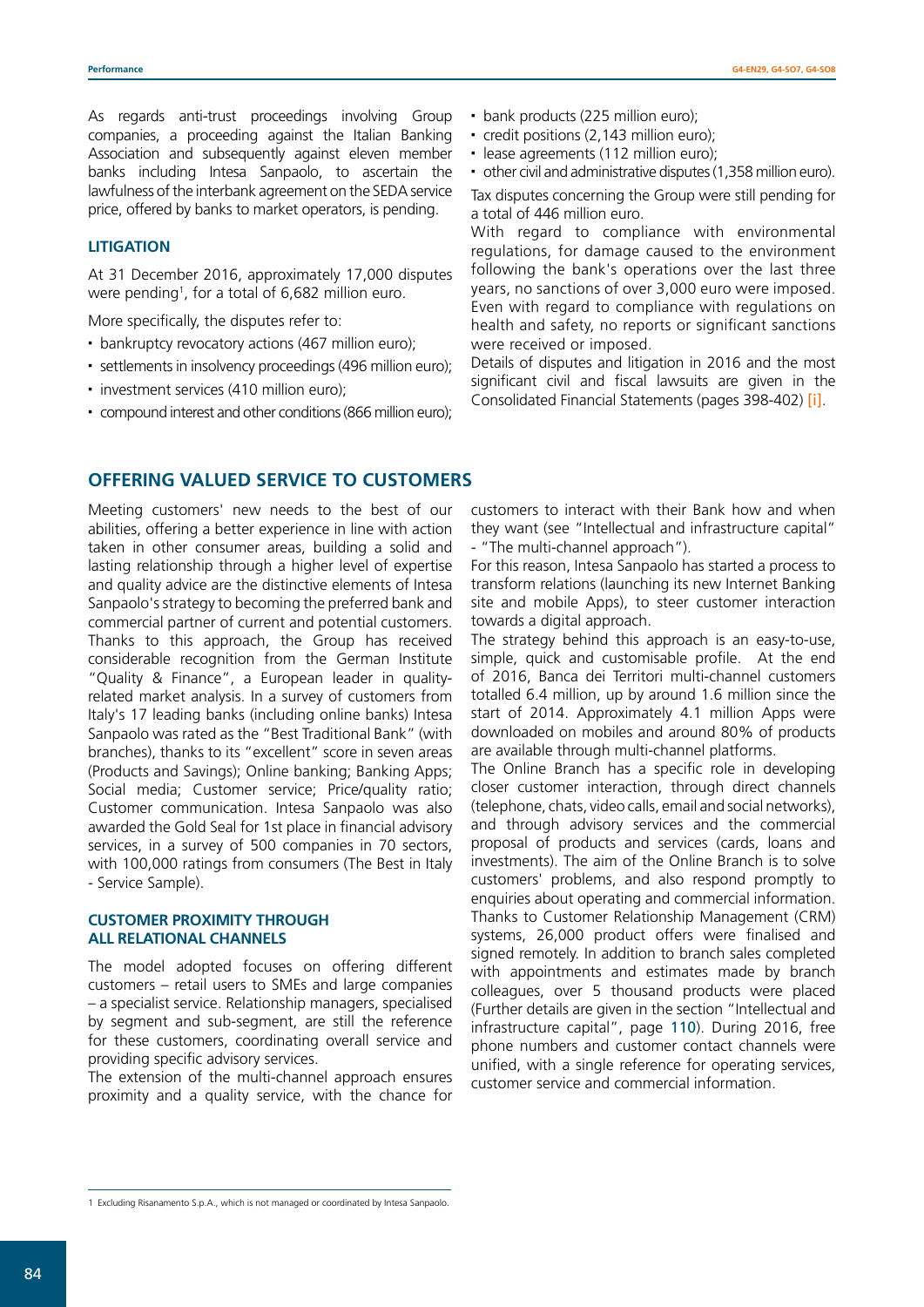The DigiCal ("digital channels + physical branches") programme was developed at international banks, to consolidate interaction between physical branches and digital channels and offer retail and small businesses customers a new way to access products and services and interact with their bank. (Further details are given in the section "Intellectual and infrastructure capital", page 110).

With Banca ITB joining the Intesa Sanpaolo Group at the end of 2016, the first proximity banking project in Italy, with a focus on instant banking, is nearing completion. With around 20,000 light operating points, the distribution network can offer a modular, simple and comprehensive service.

The new distribution channel encompasses the needs of tobacconists and their customers, with specific positions to provide assistance, support for qualified operators and a specific Bank contact centre.

## **INSIEME PER LA CRESCITA**

Intesa Sanpaolo's "Insieme per la Crescita" (Together for Growth) programme focuses on managerial change and new ways of employee involvement, for effective customer relations.

Mandatory conduct, depending on the type of customer, includes assisting customers when they enter the branch, offering fully comprehensive advisory services and,

for businesses, defining new roles and instruments to support customer relations, consolidate credit capability and achieve more effective commercial action.

The idea is to improve network performance through a greater focus on conduct, increasing the satisfaction level of customers and employees and thereby generating widespread and permanent change. In 2016, the programme involved over 38,000 colleagues at around 4,000 branches, with a 7% increase in the number of customer contacts and a 1% increase in the proposal success rate compared to 2015. NPS indexes show an improvement in retail customer satisfaction (+1.7) and personal customer satisfaction (+2.1), between the first part of the year (April-July) and second part (August-December).

The "Insieme per la Crescita" programme uses CRM techniques to measure customer satisfaction and directly surveys employee satisfaction using the branch barometer (a synthetic rating of 7.7 on a scale from 1 to 10, with over 230,000 questionnaires collected).

Extensive online communication, including news, the exchange of experience and direct views, encourages the Bank's employees to consider change factors, on a daily basis. Over 900 colleagues were involved in training activities such as the recognition for the commitment made to the application of the programme. Further information is found in the chapter "Human capital", page 102.

#### **THE NEW BRANCH MODEL**

Besides longer opening hours, the actual bank where customers go has started to change considerably. Branches are changing based on a different way of doing banking, which focuses on the customer and customer relations: they have become open and flexible places, with communal areas and meeting rooms; they are venues for artistic and cultural events, for engagement and interaction, in an atmosphere that is more transparent and open to the public. The new-look branch has a modular layout designed for big cities, small towns and suburbs alike.

The new model, designed in 2014, also based on customer engagement, was implemented in 2015 (with the opening of the pilot branches in Milan, Rome and Turin, followed by another 31 branches throughout Italy) and was extended to around 80 branches in 2016. The aim is to have around 1,000 new-look branches over the next few years.

The new-look branches were showcased in the "Vividigitale Day" project, which aims to disseminate a digital culture among employees, customers and prospects. A team of "digital facilitators" (Bank staff with considerable expertise who have received ad hoc training to learn how to hold and moderate sessions) managed events to find out about user needs and help those people interested in Internet but not able to use it fully to make the most of digital services.

13 sessions were held for 150 customers.

Further information is found in the chapter "Human capital", page 102.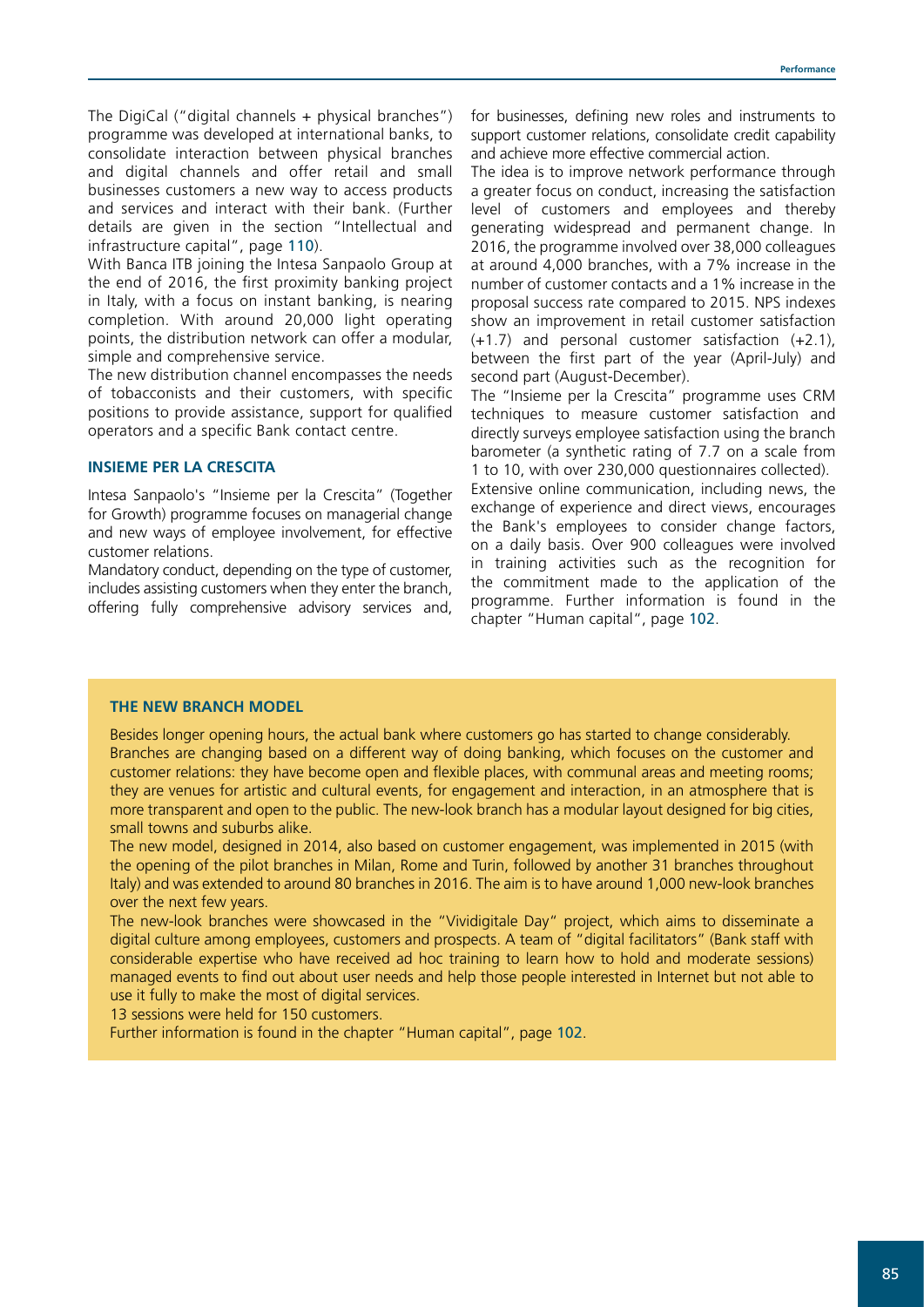The Banca Estesa (Extended Bank) project also continued, with customer and advisory services available during extended branch business hours, as well as on direct channels. The new model enables customers to go to the bank at times which are more compatible with their personal and professional commitments. At the end of 2016, 489 Group Retail branches and 441 Personal Branches were open in the early evening, on Saturdays or at lunchtimes, adapting business hours to the modern lifestyles of customers.

Besides longer business hours and flexible spaces, the "Offerta Fuori Sede" (out-of-branch services) project has been ongoing for some years now: designed to meet customer needs more effectively, the project has extended advisory and commercial services to customers' homes or workplaces.

At the end of 2016, 3,485 employees in Italy were registered as financial advisors providing services off bank premises.

## **ACCESSIBILITY**

To allow visually impaired or blind people to withdraw cash, query their account balance or top up their mobile phone at ATMs, Intesa Sanpaolo has partnered Unione Italiana Ciechi (the Italian Association for the Blind) to develop an initiative for these users to operate autonomously and safely. All ATMs of the network of branches in Italy (around 7,155 ATMs/self-service tills) have an interface featuring easy-to-read graphics, making operations easier for the visually impaired, while the blind can listen to a voice guide on approximately 5,717 machines with the use of ordinary headphones. With the goal of continually improving access to its documents published on the Internet and on its company's intranet, Intesa Sanpaolo also works with the LIA Foundation (Libri Italiani Accessibili or Accessible Italian Books), which has been a longterm partner of the Italian Association of Editors, Associazione Italiana Editori, and Italy's Association for the Blind and Visually Impaired, the Unione Italiana Ciechi e Ipovedenti (for further information, see "Human capital, the Value of Diversity", page 106). In terms of physical accessibility, the new layout project for Intesa Sanpaolo branches was recognised by FIABA the Italian Fund to Eliminate Architectural Barriers, for its total compliance with requirements for accessibility and use by the physically challenged. In 2016, information on the accessibility of our branches and self-service areas for disabled persons went online. Users can find out if branches have tactile formats for customers with sight disabilities, accessible tills with operators, accessible toilet facilities, adequate space in corridors, lifts or a platform connecting floors.

### **CUSTOMER EXPERIENCE**

In 2016, Intesa Sanpaolo continued its strategy to innovate services, products and processes already started in 2015, aiming to radically change how it relates to customers, with a new concept of "design thinking", that starts from listening to what customers want, to have their opinions and suggestions on different stages of the products/services life cycle and improve operating and commercial processes.

The strategy is divided into four stages, adopting a Test & Learn approach until the best customer experience for clients is achieved:

- Needs' analysis: interviewing customers in order to identify their needs;
- Service design: creating new products and services based on research evidence;
- Detail design: aligning design with business requirements;
- Customer tests and prototyping: repeating process to be in line with customer expectations.

After launching the strategy, engagement continued with fine tuning and measuring customer experience of all contact and customer relations areas (touchpoints); customer experience was systematically surveyed, results were analysed and corrective actions started to improve the service.

Needs' analysis surveys were conducted involving different customer segments from the Bank and customers of main competitors, using a number of techniques, from simple face to face interviews, interviews over the telephone, via the Internet and focus groups, to more complex ethnographic surveys, usability tests, creative workshops and conjoint analysis. During 2016 around 15 surveys were conducted on needs' analysis, mainly involving customers and in some cases managers and the Bank took part in more than 5 National Observatories.

In 2016, 480 mystery shopping interviews (and a further 475 telephone interviews) were conducted for retail and personal bank branches during surveys, with ratings of areas of behaviour identified by the Central Department and Network as part of the "Insieme per la Crescita" programme (see the section on Service Quality). The service level of the Online Branch was also monitored for customers contacting this branch by phone or Internet. Survey outcomes were important to start making changes to the service model.

#### **Areas of action**

Numerous areas were involved in this new method of working, including: the design of the new branch layout, a thorough review of Internet banking and the new mobile App, the definition of the new loan disbursement process and development of the proximity payment solution.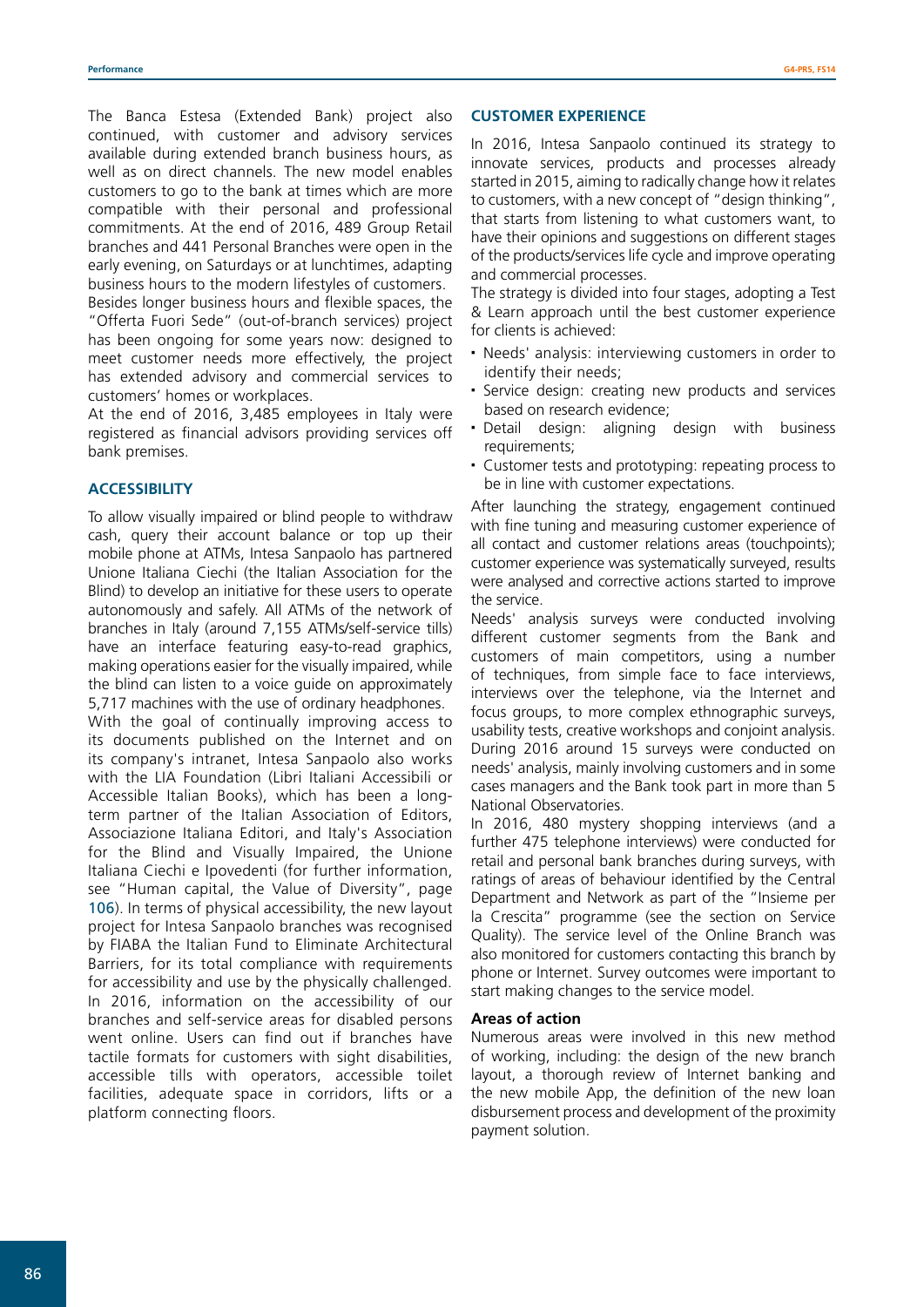Processes were revised starting from services offered by the Bank to meet Customers' banking and nonbanking needs in day-to-day transactions. The aim was to facilitate a quick and simple relationship between the customer and Bank, also through new digital channels and regardless of the originating Branch, while ensuring total security and ongoing assistance, as well as new customised business proposals.

Activities which started in 2015 in over 30 areas concerning current account and debit/credit card products continued during 2016, involving over 40 project segments, overseen by work teams involving numerous Bank functions.

14 of the initiatives launched in 2015 were released and will lead, among others, to a comprehensive review of the card shipment and delivery process, innovative procedures for card activation, new text messages and

App notifications of transactions and improved customer experience in the case of fraud and demagnetised cards. Actions were stepped up in 2016 (another 17 activities were identified, with design and development taking place in 2017), increasing the number of project segments underway to over 50.

#### **Customer experience surveys**

In 2016, customer experience surveys became systematic, regular and closely connected with processes being reviewed, to obtain feedback on critical pre-review aspects and continually monitor review effectiveness. The surveys involved customers and Network colleagues that have direct contact with customers. Overall, 2,000,000 retail, personal and corporate customers were involved in 2016, at more than 20 touchpoints relative to the service provided by main customer contact channels (branches, the online branch, Internet banking, ATMs).

| 2014 surveys                                                                                                                                    | 2015 surveys                                                                                                                                                                    | 2016 surveys                                                                                                                                                         |  |
|-------------------------------------------------------------------------------------------------------------------------------------------------|---------------------------------------------------------------------------------------------------------------------------------------------------------------------------------|----------------------------------------------------------------------------------------------------------------------------------------------------------------------|--|
| E-mail surveys on branch sales (cards,<br>accounts, mortgages, loans and small<br>business loans) and advisory services to<br>retail customers: | E-mail and text message surveys on sales<br>(cards, accounts, mortgages, loans and<br>small business loans) and advisory services<br>and cash transactions of retail customers: | E-mail and text message surveys on<br>sales (cards, accounts, mortgages, loans<br>and small business loans) and advisory<br>services and cash transactions of retail |  |
| ■ 656,000 target customers                                                                                                                      | • approximately 6 m target customers                                                                                                                                            | customers:                                                                                                                                                           |  |
| ■ 83,000 opinions expressed<br>■ 6,400 customers contacted by the<br>Contact Unit                                                               | • approximately 450,000 opinions expressed                                                                                                                                      | • approximately 2 m target customers<br>• approximately 250,000 opinions expressed                                                                                   |  |
| Net satisfaction index <sup>*</sup> : 38                                                                                                        | <b>Net satisfaction index: 41</b>                                                                                                                                               | <b>Net satisfaction index: 45</b>                                                                                                                                    |  |

\* Net satisfaction index: Percentage of satisfied customers (a dark green emoticon for retail and personal customers), minus the percentage of dissatisfied customers (a dark red, red and yellow emoticon for retail and personal customers).

During 2016, Network colleagues were involved in 12 on various issues mainly concerning managers and to a lesser extent, directors. A total of 40,000 questionnaires were sent and 18,675 replies were collected (47%).

Comments made by customers or colleagues compiling the questionnaires (around 312,000) were analysed using a semantic engine, Clarabridge. A taxonomy was created, identifying macro-topics and relative sub-topics most often referred to by customers.

Another survey area concerned Third sector customers. A comprehensive survey, comprising a fact-finding/ exploratory stage and quantitative stage was carried out. 8 focus groups and 5 personal interviews were

held, followed up by 2,000 telephone interviews of Third sector organisations.

#### **Identifying the Net Promoter Score and benchmark Observatories**

Starting from 2016, the Net Promoter Score<sup>1</sup>, which measures to what extent customers are willing to recommend a company, has been a part of the four areas comprising the synthetic indicator assessing branch excellence, and used in the Branch performance Assessment System (SEIok).

<sup>1</sup> The Net Promoter score (NPS) is the percentage of satisfied customers promoters (a rating of 9-10 for companies, a dark green emoticon for retail and personal customers), minus the percentage of detractors (a rating of 0-6 for companies, a dark red, red and yellow emoticon for retail and personal customers).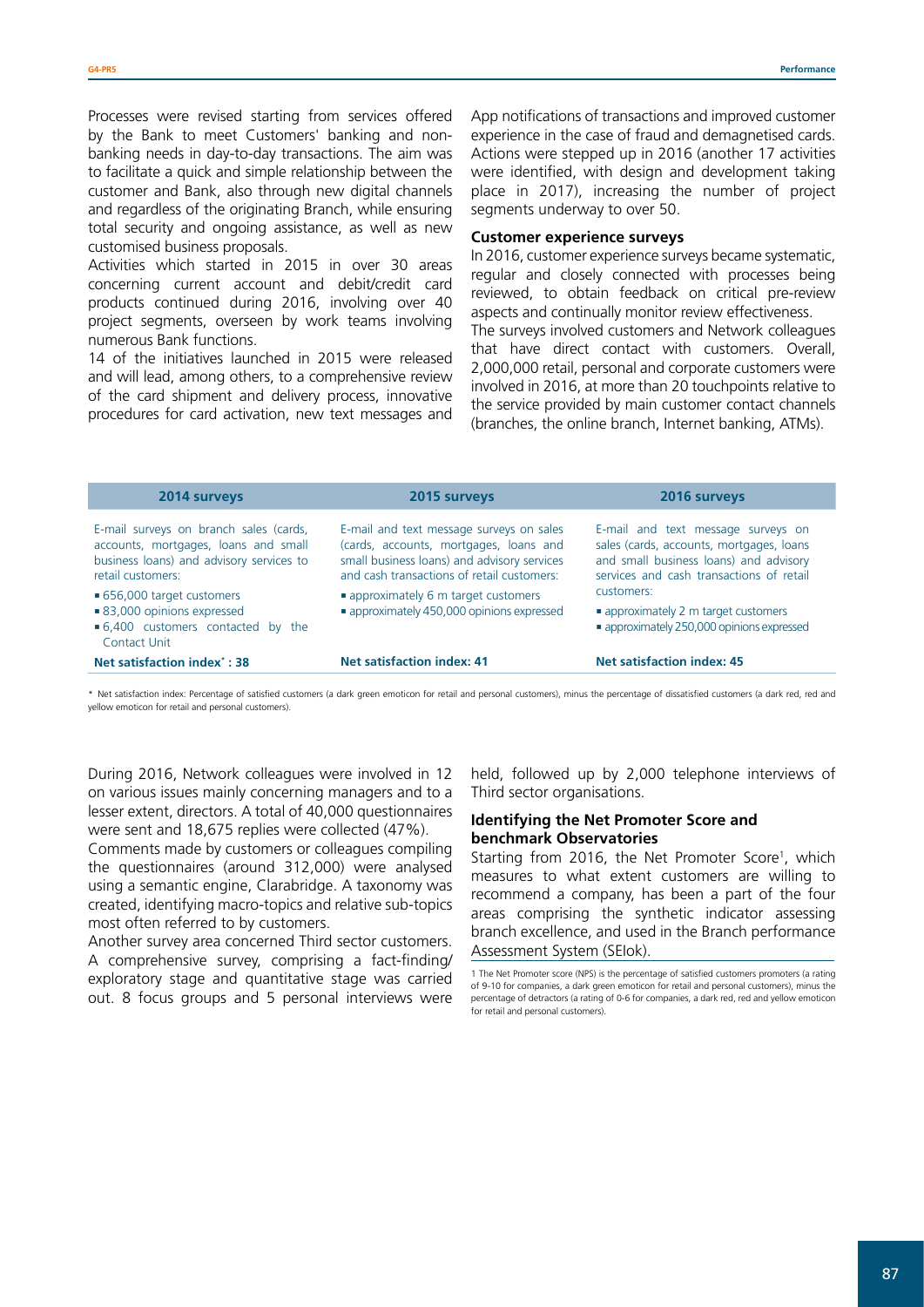### **IDENTIFYING THE LIKELIHOOD OF RECOMMENDING THE BANK (NPS)**

Retail customers and retail corporate customers: the survey contacted 3.9 million customers after considerable interaction with the Bank (5.5 million emails were sent, and 450 thousand ratings were received). 50,000 companies were also interviewed. Results at a single branch level were made available. Scores obtained:

- NPS Retail: 8
- NPS Businesses: 18

The NPS methodology lets customers have their say, and collects information about customer satisfaction, dissatisfaction and their suggestions. Customer comments made during each interview are analysed using semantic analysis tools and related to promotion and detraction factors, in order to assign the right value to opinions made and identify strengths and areas for improvement.

This analysis, along with an extensive plan involving the Network to raise awareness of the importance of customers' opinions, means that virtuous behaviour can be adopted on a continual basis and changes made to governance and management processes, so that each resource can help improve his/her area of influence.

The analysis and assessment of comments were combined with a structured, ongoing plan to get back in contact with customers, which involved retail and corporate customers in 2016. In particular, customers who agreed during NPS interviews were contacted again by their branch, in order to consolidate relations with advisors, encourage relations with borrowers and find out more about dissatisfaction in the case of detractor customers. The system to reward Intesa Sanpaolo network staff confirmed the importance of the Synthetic Performance Indicator, which comprises seven key measurement factors (Profitability, Extendibility, Credit Quality, Sustainable Growth, Service Quality, Co-responsibility and Multi-channel strategies), with specific indicators to assess, among others, individual

and team merit, also between different commercial areas, and sustainable performance in the short and medium term in different sectors.

The service quality indicator (Branch Excellence Indicator, which the NPS contributes to) is particularly important for determining the Synthetic Performance Indicator, accounting for 25% of the final score.

An excellence bonus is awarded for up to 20% of the best branches and for up to 30% of the best performing areas of each Commercial Segment provided that the following parameters are met:

- the minimum score required for the Synthetic Performance Indicator (100);
- 100% of the target assigned for the Operating Excellence KPI;
- 100% of the target assigned for the Credit Excellence KPI.

This system confirms the significance of "Service Quality" indicators, where a 100% achievement of Operating Excellence objectives (indicating the conformity of branch operations) and Credit Excellence objectives are necessary in order to be considered for the Excellence award.

Specific benchmarking of Intesa Sanpaolo's competitive positioning vis-à-vis its competitors is also carried out, in terms of the NPS and related Satisfaction Indexes. In 2016, benchmarking was only carried out for corporate customers and was deferred for retail customers to a few months after the release of the new site and new Apps, so that digital customer experience can first be consolidated.

#### **CORPORATE BENCHMARKING**

Benchmarking was carried out with 8,000 telephone interviews of companies operating throughout Italy, identifying their willingness to recommend the bank (NPS), promoter and detractor factors and level of satisfaction compared to their main Bank.

This survey, which was anonymous, confirmed Intesa Sanpaolo's market leader position in 2016, in terms of willingness to recommend the Bank and the satisfaction of business customers:

- the Net Promoter Score for Intesa Sanpaolo was equal to 18 compared to a system average of 14;
- the Net Satisfaction Index in terms of Intesa Sanpaolo customers' relationships with their Branch was equal to 28 compared to a system average of 23.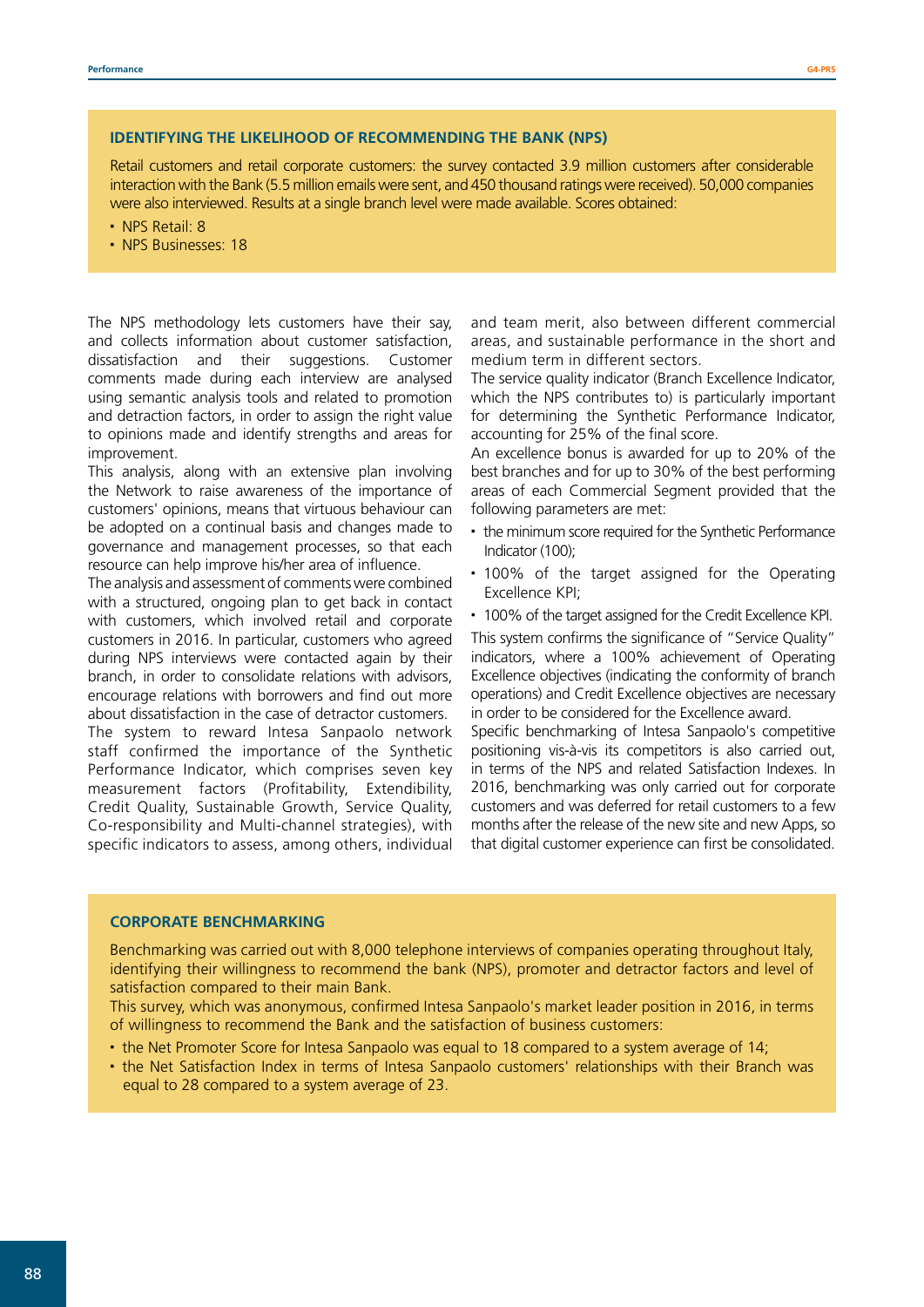#### **The service quality monitoring system: SEIok**

SElok is the tool that allows the Network and Department to monitor the Service Quality index on a monthly basis, investigating all the different items that make it up and making it possible to intervene effectively to solve critical issues.

SEIok provides a synthetic indicator that measures service quality and three families of indices to facilitate the identification of areas for improvement: Operating Excellence which provides an indication of compliance with the relevant rules on the conduct of the banking and brokerage business, management of conflicts of interest, transparency and consumer protection regulations; Service Excellence which indicates service efficiency and quality; Credit Excellence, which indicates professionalism in helping customers, often in difficult circumstances, and the Net Promoter Score which rates to what extent the customer would recommend the bank to family and friends.

In 2016, the SEIok was renewed, becoming an aggregator for branches and their excellence objective: service excellence alone allows to have such happy customers as to become the bank's promoters. For this reason, the Net Promoter Score, the index that represents the intensity of the relationship between the customer and the brand, plays a very important role in the Branch Excellence (weighing between 30% and 40%).

#### **Large corporate customers**

New customer satisfaction surveys were also held for Intesa Sanpaolo's large Italian corporate customers in 2016.

210 customers were involved in a survey on Cash Counting, Deposit and Procurement services, with the aim of identifying areas for improvement based on suggestions and feedback.

The online survey had a 24% response rate (in particular 34 respondents agreed in ratings being disclosed and 10 were willing to be contacted again). The Net Promoter Score (NPS) index is equal to 12% and the overall satisfaction index (CSI – Customer Satisfaction Index<sup>1</sup>) is equal to 79.5 out of 100.

Acquiring services were also analysed, a few months after Setefi's commercial structure was transferred to Intesa Sanpaolo, to have an overview of customer perception, identify strategies to adopt and improve service/product characteristics.

The survey involved 459 customers online and was a part of surveys on transactions, allowing for the constant monitoring of satisfaction trends over time.

The response rate was 19% (in particular 56 respondents agreed to disclose feedback and 16 to be contacted again). The Net Promoter Score index is equal to 19.5% and the overall satisfaction index (CSI – Customer Satisfaction Index) is equal to 80.4 out of 100.

## **International Bank customers**

Listening 100% activities at the Group's international banks resumed in 2016. Two surveys were conducted with telephone interviews on a sample of retail customers and two surveys of SME customers. For the first time, surveys of large corporate customers were also conducted, by telephone and the Internet.

Specifically, benchmarking of a sample of the population and retail bank customers was carried out involving five banks for a comparative survey (Banca Intesa Beograd, Intesa Sanpaolo Bank Slovenia, CIB Bank, Privredna Banka Zagreb, VÚB Banka) and six banks for an internal customer survey (Banca Intesa Beograd, Intesa Sanpaolo Bank Slovenia, CIB Bank, Intesa Sanpaolo Bank Albania, Privredna Banka Zagreb, VÚB Banka). Around 16,000 retail customers were interviewed.

Benchmarking results showed customers are highly satisfied with reference to the countries and Group Banks monitored. In particular, international Group banks are nearly always ranked in leading positions or are close to their national competitors. For all countries involved, use of the physical network by most customers has decreased in favour of ATMs, Internet Banking and Mobile Banking Apps.

For SME and large corporate customers, Banca Intesa Beograd and CIB Bank were involved, with around 1,500 customer satisfaction interviews held.

In both surveys, customers welcomed the new initiatives, which considerably involved relationship managers as promoters of customer engagement.

<sup>1</sup> Customer satisfaction index: The index was calculated using a structural equation model with latent variables, specifically PLS-PM (Partial Least Squares - Path modelling). Model outputs include the measurement, through a synthetic index, of the overall satisfaction level (CSI - Customer Satisfaction Index).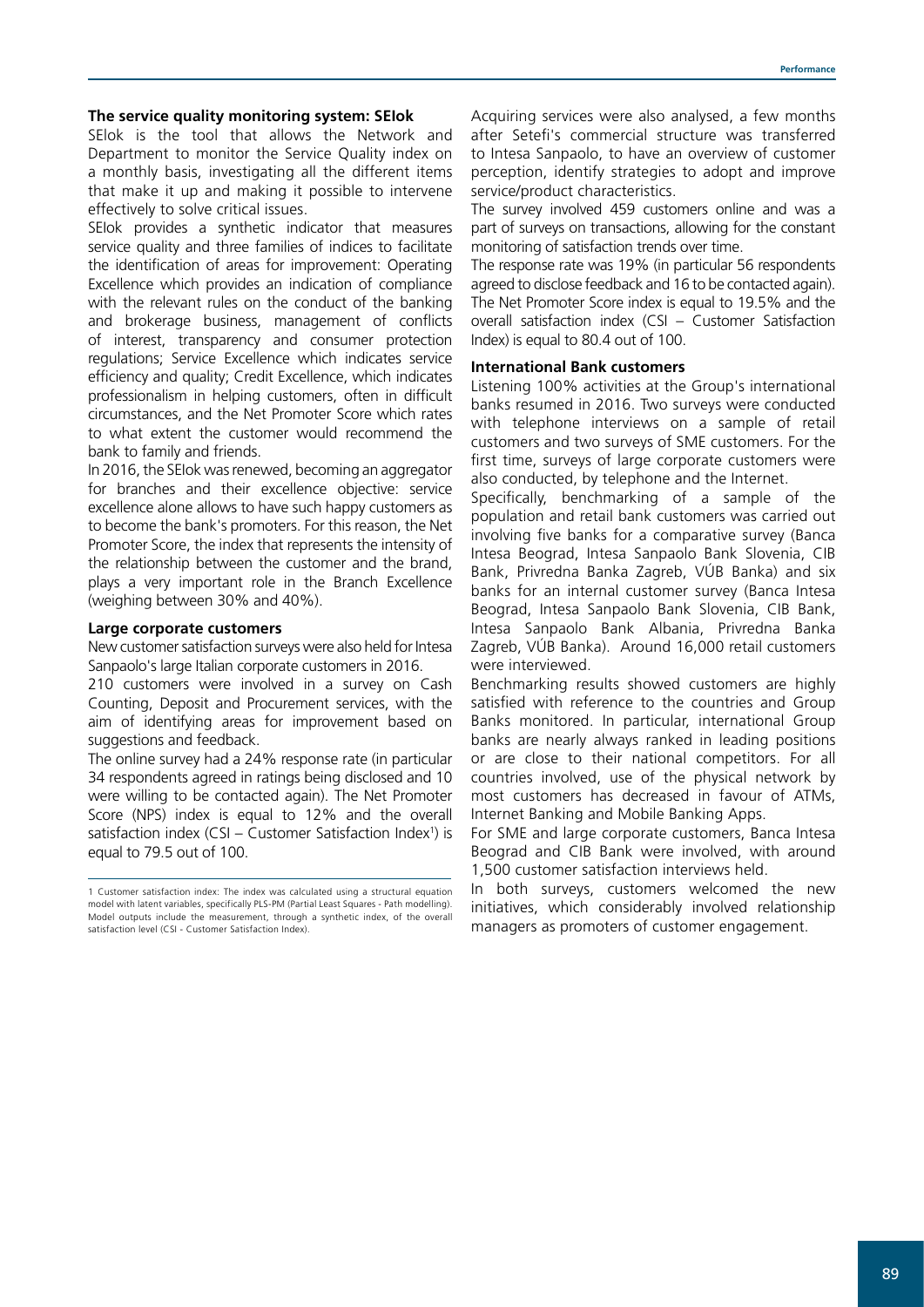#### **Claims management**

Careful and prompt claims management is important, to specifically identify causes of dissatisfaction. From this, corrective actions can be taken to reduce operational, reputational and legal risks and enhance bank/customer relations.

As part of Customer Experience surveys, customers who had filed complaints were also interviewed. The aim was to investigate their customer experience, as regards the clarity, timeliness and transparency of responses.

56,558 claims, complaints and appeals were received during 2016, in Italy, broken down as follows:



- Loans: accounting for 59% of the total. These mainly concern claims filed by customers or former customers, in relation to the early repayment of loans with repayment from their salary, who demanded the pro-rata return of charges and/or expenses paid when the loan was disbursed, and to a lesser extent, claims concerning processing errors or delays (which also refer to the management of requests to cancel mortgages and the portability of loans and/or subrogation), conditions or procedures for their adoption (including alleged usury and the alleged unlawfulness of compound interest effects), problems related to credit ratings and errors in reporting to the Central Credit Register.
- Payment systems: accounting for 13% of the total. Claims mainly concern fraud, failure to de-recognise payment card transactions, errors or delays in transactions, POS equipment failures and service conditions.
- Organisational issues and website management and functions: accounting for 11% of the total. These mainly refer to information and communication errors by the Bank, chiefly due to a failure to provide or a delay in providing requested documents, personnel behaviour, bank counter shut-downs, opening times, queues and waiting times.
- Insurance products: accounting for 9% of the total. The most frequent causes of complaints refer to liquidation (the conduct of adjusters, the payment of insurance cover), and problems associated with administrative aspects (customer service, times and the content of disclosure during the relationship); the number of claims concerning out-of-court appeals to settle disputes for compensation for the transit of vehicles or vessels was significant.
- Current accounts, deposits, securities portfolios and investments: accounting for 4% and 3% respectively of the total. Generally, claims relating

to current accounts concerned alleged errors or delays in carrying out customer instructions or account conditions, while claims relating to investments concerned in particular the negative trend of financial markets, with results not in line with investment fund, asset management and financial policy expectations

The above data include 1,420 requests for clarification from the Regulatory Authorities, after customer complaints were sent to them, and 2,752 appeals filed with alternative dispute settlement bodies. The most frequent requests for clarification from the Regulatory Authorities concerned loans and organisational problems. During 2016, a total of 54,020 claims were processed, of which 20,274 were upheld.

Average claim processing times for Italy were lower than requirements of applicable regulations.

155 customer complaints concerning infringement of the personal data protection act and 7 claims from the Data Protection Authority were received during 2016. 39,738 claims, complaints and appeals were received during

2016, for the international area, broken down as follows:



Payment systems (approximately 50% of the total) recorded the highest number of claims, mainly referring to legal disputes concerning the use of cards (16% in total), due in particular to ATM failures.

The category Organisation, Internet and Other accounted for 19% of all claims received. These mainly concern the Croatian subsidiary Privredna Banka Zagreb and problems with access to remote banking.

Claims concerning loans (personal loans and mortgages) account for 16% of the total, decreasing after the settlement of claims concerning foreign currency loans and unilateral changes to interest rates to the detriment of customers of the Hungarian subsidiary CIB Bank and loans in Swiss francs concerning the subsidiary Privredna Banka Zagreb.

Claims relative to Current Accounts, Deposits and Securities were limited (14% of the total), while claims concerning insurance products (0.5% of the total) and investment services (0.3% of the total) were negligible, in line with the relative business sectors of individual subsidiaries.

During 2016, a total of 39,517 cases were processed, of which 17,624 were upheld.

Average processing times vary depending on the subsidiaries and are generally in line with requirements of local regulations. As concerns alleged infringements of the data protection act, figures are not provided for 2016, as alignment is still ongoing, to make reporting at a Group level uniform.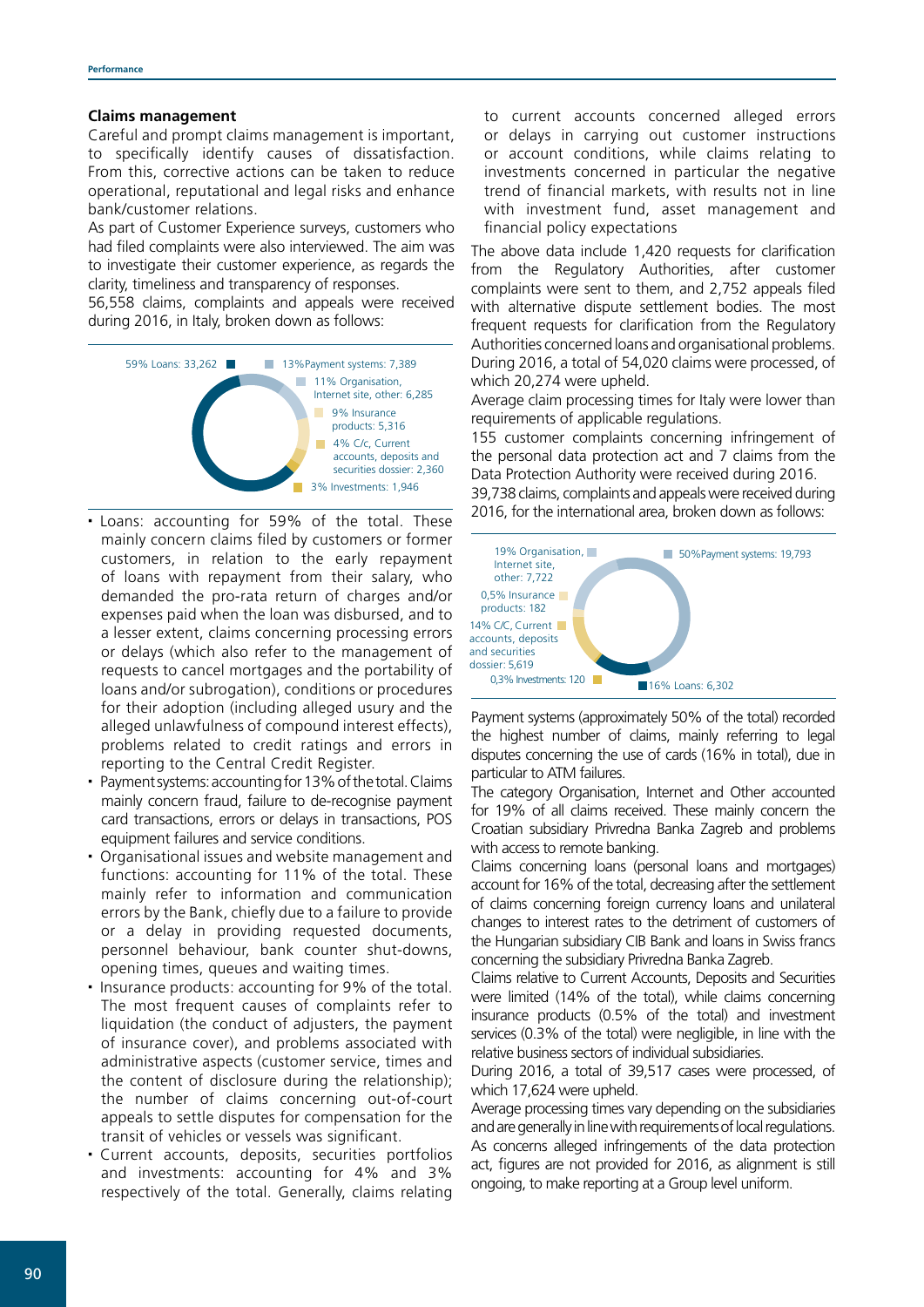## **THE QUALITY OF LIFE IN THE COMPANY**

## **ENGAGEMENT**

Developing a common culture based on corporate values and fostering a sense of belonging among colleagues: these are the main objectives of internal communication activities. An integrated system of tools, such as the Intranet, Corporate TV, company publications and structured staff engagement promotes the dissemination of new business and professional models providing personnel with adequate information and encouraging them to become involved, share objectives and actively take part in changes.

During 2016, engagement involving the entire Group took place, with Climate Analysis and extensive and specific actions targeting various departments and business divisions, with surveys and specific quantitative and qualitative initiatives. 2016 climate analysis took place between late October and early November and involved three areas: professional areas and middle managers, executives and personnel of international banks. The number of colleagues replying, from all three areas, went up compared to the previous edition in late 2014: from 51.3 to 55.2% for the first area, from 88.5 to 92.9% for the second and from 51 to 52.1% for the third. The survey showed a wider perception of Intesa Sanpaolo as being more innovative, modern and with an international slant, capable of representing added value for the Group. Professional areas and middle management in Italy reported an increased satisfaction, up from 67% in 2014 to 78%, while figures were mainly stable for international areas (77% in 2016 and 78% in 2014).

Engagement through focus groups was also extensive, with 32 sessions were held on climate analysis. During the year, other ad hoc events were held for Operations, Integrated Operating Strategies Area, International Subsidiary Banks Division.

Ad hoc surveys of various company departments were also carried out and feedback collected, with over 60 ad hoc surveys were conducted in 2016. In particular, the "Survey of Ideas for Banca dei Territori" involved all colleagues in Italy to improve the Division's services. A selection of the 12,994 ideas submitted was discussed during over 400 round tables with branch directors.

Colleagues are also regularly involved in providing ideas and suggestions or are called on to express their level of satisfaction with top management Web TV interventions. All Group colleagues, in Italy and abroad, were regularly informed of the progress of the Business Plan's implementation in various sectors of the Group. Communication and information activities targeting people working in the company continued, as regards both services and industrial relations.

## **WEB-FOCUS ON THE CODE OF ETHICS**

In March 2016, a project was launched targeting engagement with international bank managers and the Code of Ethics. Online focus groups were used. Around 110 mangers from different functions took part in a total of 17 web-focus sessions on the Code of Ethics applied to their own contexts. The sessions all had a common theme, including the most representative values for their activities, the importance of the Code of Ethics as a stand-out feature for the Group and Bank, its function in guiding behaviour and decision-making processes. Thanks to contributions from the managers, ideas and broad-ranging and specific priorities were identified, to improve the adoption of the Code of Ethics.

The web-focus sessions revealed a need to increase training on and communication of the Code though a single, yet concrete approach, based on different activities and/or situations and possible circumstances. Main improvement actions being assessed include new e-learning programmes, featuring numerous real-life examples and case studies.

In the Insurance Division, the "Progetto Ascolto" (Listening Project), which was started in 2015, enabled the Division Manager to meet all staff in person, in 44 plenary sessions organised for each department/unit, to listen to needs and plan new initiatives also for exchanging ideas and internal mobility. These initiatives include regular "Company breakfast sessions" and "Adopt a colleague" to get to know other company functions. The "Progetto Ascolto" also led to the idea of "Myinsurance", the in-company portal offering services for colleague's specific needs, from a single access point.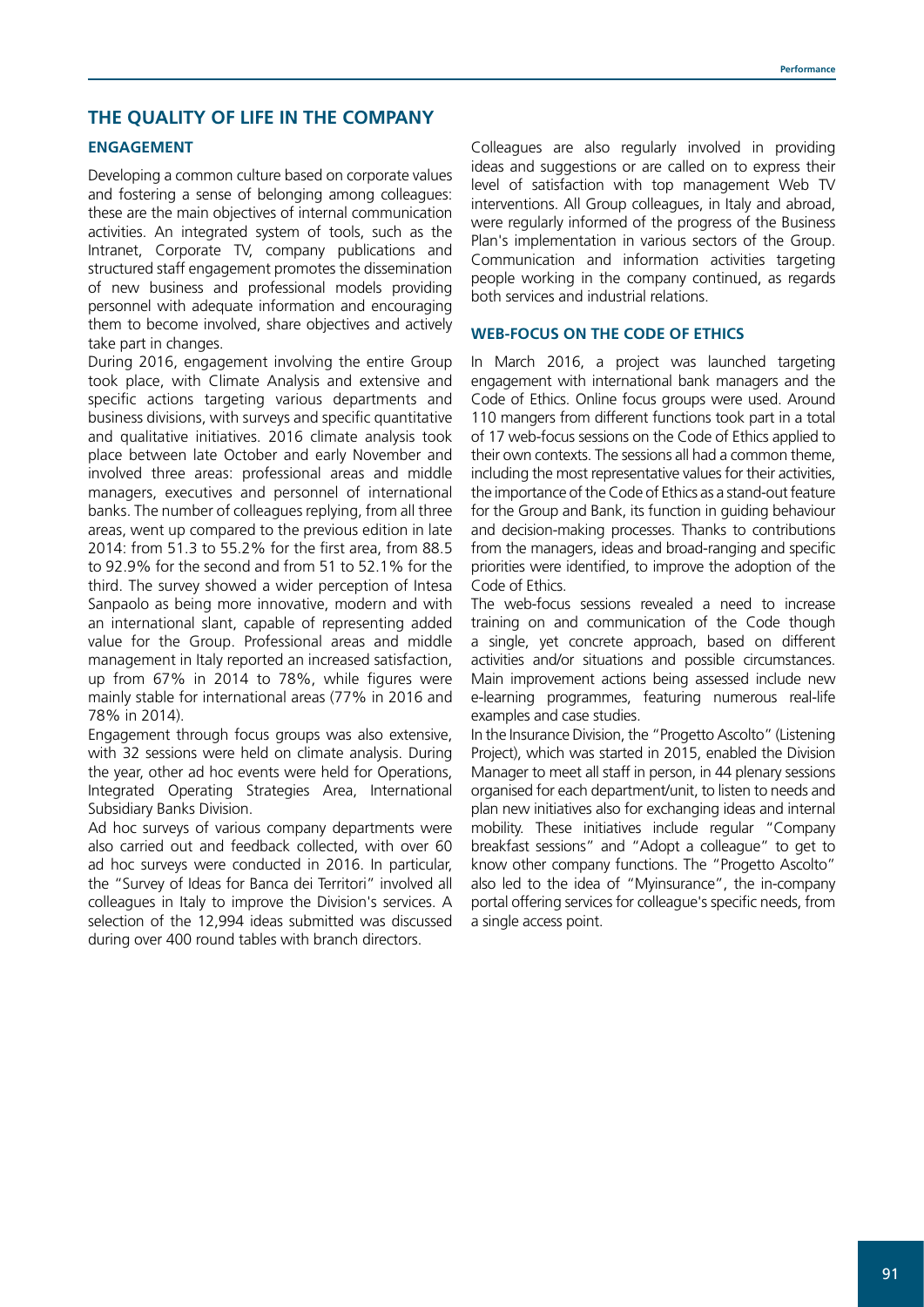#### **ONEDESK**

OneDesk is the cooperation and co-working portal for international banks, launched in September 2016. The portal is mainly for colleagues at the head offices of the international banks division, of banks and Parent Company units working with them, but is potentially extended to all Group colleagues. OneDesk promotes interaction and cooperation among colleagues, breaking down geographic barriers and increasing networking opportunities on both a professional and personal level. It is a considerable information source about international banks and also showcases the Group's international dimension. This has improved efficiency and effectiveness at work, thanks to a virtual workspace where individuals and work teams can share and work on the same files and projects. At the end of 2016, 4 workspaces were active (new workspaces for other professional areas will be implemented in 2017), and there were over 2,800 registered users (out of a target of around 9,000 colleagues).

### **AN ADVANCED AND ENGAGED WELFARE SYSTEM**

Intesa Sanpaolo has chosen a corporate welfare model that operates within an integrated system and includes: a supplementary pension scheme, supplementary healthcare, the cultural, recreation and sports association for Intesa Sanpaolo Group employees (ALI), and mobility management activities and activities focused people and a work/life balance.

Starting from continual engagement with employees, the model targets the main aspects of a better work/life balance for employees and their families, with the aim of promoting solutions and projects which are sustainable and consistent with their expectations.

From the very start, the Group has adopted a structured welfare system also developed through work with trade unions, to offer a comprehensive programme featuring supplementary pension and healthcare schemes, flexibility for a better work/life balance through permits, leave, flexible working hours both morning and afternoon, part-time options, etc., and subsidies and economic contributions, such as benefits for families with disabled children, out of the workplace accident policies, loans, mortgages, meal vouchers and study grants.

With the 2014-2017 Business Plan, debate with trade unions on welfare issues was even more effective, with a joint body set up – the Welfare, Safety and Sustainable Development Committee – directly involving company technical functions in specifically overseeing these issues. Innovative measures have been jointly developed by the works of the Committee and incorporated into agreements that put the Group at the forefront of welfare management.

#### **WELFARE**

Following agreements signed in 2015, it was possible to set up a single Pension Fund with defined contributions from the Group, incorporating nearly all equivalent funds and staff registered with open funds or who are not registered with any welfare schemes. In July 2016, the project was finalised with staff registered with Group pension schemes, as well as 4,000 employees previously registered with open pension funds on a collective bargaining basis being switched over to the defined contribution Pension Fund of the Intesa Sanpaolo Group. New recruits and colleagues with no supplementary welfare schemes also joined the pension fund in the same month. The operation involved over 60,000 people.

The minimum contribution from the employer went up to 2.5% as from January 2016, and to 3% as from January 2017. It will go up to 3.5% in January 2018. As from 2016, these payments by the employer are guaranteed, regardless of contributions made by registered members. Various welfare schemes of the Group's international companies are also being monitored to assess the possibility to start streamlining processes.

#### **FUTURE SUSTAINABILITY**

To help younger staff of Intesa Sanpaolo to access credit facilities, the Bank has provided the opportunity for under 35's to apply for loans up to 100% of the property value and with maturities of up to 40 years.

#### **SUPPLEMENTARY HEALTHCARE**

The Healthcare Scheme Fund protects the health of over 200,000 people benefiting from the scheme's services, with amounts reimbursed to scheme members and medical services provided directly during 2016 amounting to over 140 million euro. This figure is far higher than previous years and reflects an increased interest in the scheme, which is one of Italy's leading healthcare schemes and a principal player in supplementary healthcare.

As from 2016, the Scheme has been trialling the reimbursement of innovative treatment medicines for severe illnesses that are already included in the Italian Medicines Agency (AIFA) Directory, but not covered by Italy's National Health Service.

During the year, the scheme worked with the International Banks Division and the Intesa Sanpaolo Welfare Department to provide healthcare for employees of the Group's international subsidiaries who are not covered at present. A solution was identified for 2017 providing cover for more risks, through a healthcare policy for around 23,000 staff members at international subsidiaries of the Intesa Sanpaolo Group.

The cardiovascular prevention campaign which ran during the second half of 2015 and the first few months of 2016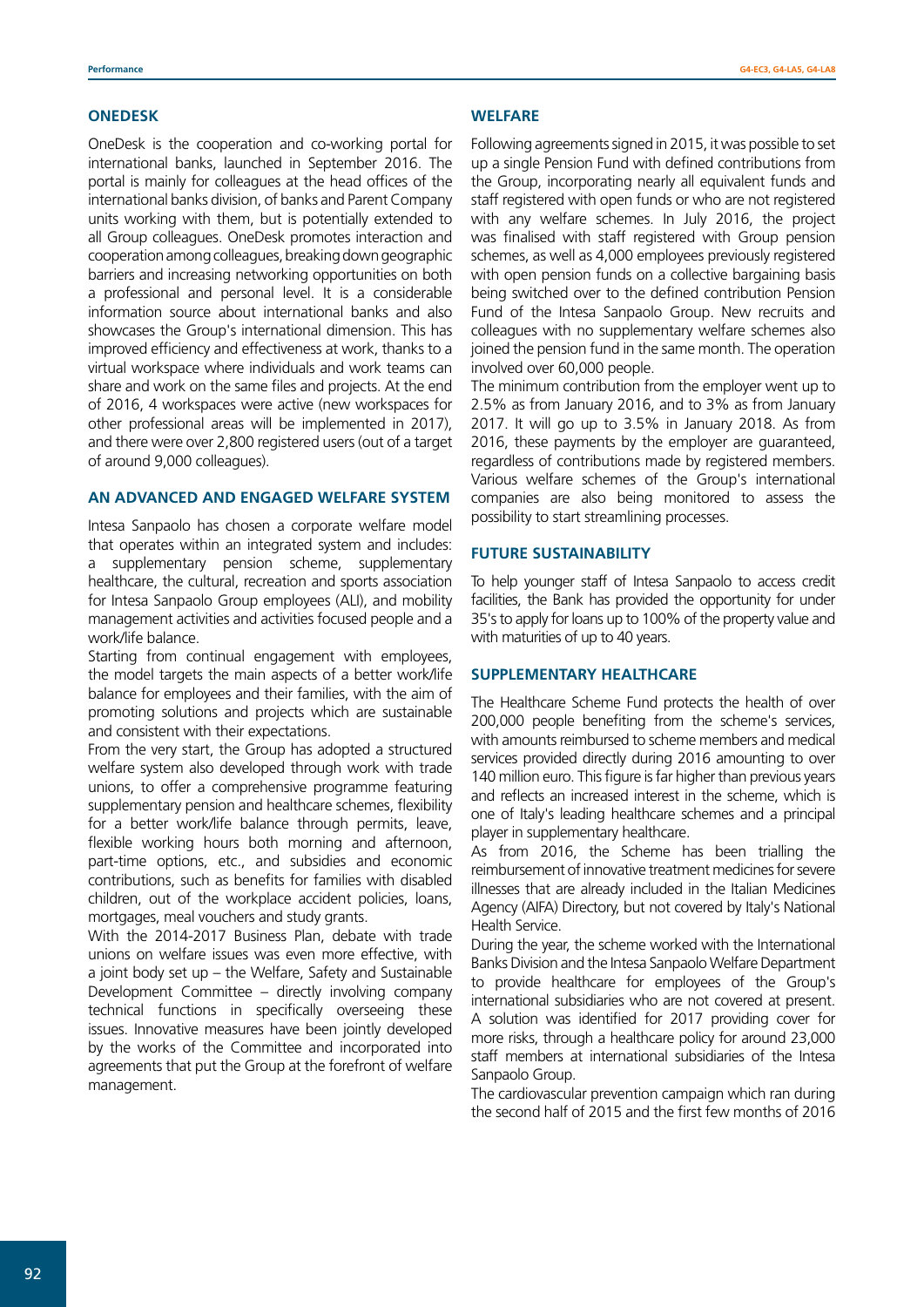was successfully completed: around 13,000 questionnaires were compiled, centres administered "600" diagnostic "packages" free of charge and activities to raise awareness of cardiovascular risks were extensive (specific material published on various Intranet/Internet channels and sites was viewed online 65,000 times).

From November 2016 to the end of May 2017, the "Colours of Health" initiative launched a new campaign on the prevention of osteoporosis, a widespread disease that above all affects women.

The initiative is for all Healthcare Scheme female members aged from 40 to 60 years. To take part in the campaign, members have to fill in an online questionnaire: high-risk subjects can have a free bone mineral density scan.

The "Guide with practical advice on a healthier lifestyle", with tips to reduce the risk of osteoporosis, is available to all members, and can be consulted/printed from the "Colours of Health"/Prevention section of the Scheme's site.

The Scheme took extensive action, contacting members by email and through online channels to support the campaign and raise awareness among members of the correct prevention of this illness.

At the same time, a regular column with articles by experts and qualified professionals was launched on the Healthcare scheme's website, which can be accessed by all scheme members.

The Insurance Division set up a "Wellbeing at work" section on the internal portal, with three themes covering various initiatives to promote every type of wellbeing: Nutrition; Body and Mind; Smoke Free. In particular, "Healthy Nutrition Sessions" were promoted, in conjunction with the San Raffaele Resnati Hospital and involving 145 members of staff.

The "Smoke free" theme covers images, stories and features to encourage awareness and the direct involvement of staff. In particular, an awareness meeting was held with the Director of the Anti-Smoking Clinic for the Milan area.

## **SERVING UP HEALTH**

As part of the "Gusti Giusti" (Right Taste) project launched in 2008 in collaboration with the Slow Food Association and active today in all eleven canteens of the Group, Intesa Sanpaolo has developed various activities and projects over the years, to promote the principles of good, tasty and sustainable nutrition. In June 2016, the second stage of the "Taste the World" project, launched in 2015 to celebrate the international dimension of the Group and its added value, was completed. The project came about from a joint initiative of the international Banks Division, the CSR Sub-department, the Welfare Department and General Services Department, involving staff from International Banks working in Italy, who gave recipes of traditional dishes from their own countries to serve on particular days in one of the Milan canteens. 44 recipes were collected and 10 days have been dedicated to the initiative.

#### **A VEGETABLE GARDEN IN THE COMPANY**

In 2016, the "Urban Vegetable Garden" initiative of the Milan Insurance Division continued. This is a long-term project from an idea of some colleagues and developed in association with Slow Food, inspired by the values of "good clean and fair". In detail, an agri-ecological vegetable garden especially created on the terraces of Viale Stelvio in special containers was tended, and a series of learning sessions for the group of employees who look after the garden on a regular basis were held. The project was also awarded by the Workplace Health Promotion Lombardy programme, as part of initiatives to promote wellbeing and a better work/life balance.

## **THE VALUE OF TIME: ACHIEVING A WORK/LIFE BALANCE**

Level-two collective bargaining of the Intesa Sanpaolo Group includes a number of measures to promote a better work/life balance. These include the "Time Bank", an annual "bank" of hours of paid leave for employees, who can use the time in case of serious, proven personal and/or family situations if they need additional leave. The time bank was given 50,000 hours by the Company in 2016, and was topped up by voluntary donations of holiday leave, public holiday leave and hours worked as "time bank hours" by employees plus the same amount of hours from the company, with a particular focus on cases of seriously ill minors.

Employees donated 8,078 time bank hours during 2016, with the same number of hours donated by the company, in addition to the initial 50,000 hours. This made it possible to give employees with difficulties over 2,000 days of leave, giving them concrete support in managing difficult personal and family situations.

The Group has also provided extra hours of paid leave which may be used by colleagues who do "voluntary work" for specific projects/initiatives with social purposes outside the Group, also promoted by external bodies, selected by the Intesa Sanpaolo Onlus Foundation and/or Banca Prossima. During the last quarter of 2016, the first initiatives were promoted, involving 10 different associations in Italy and 75 colleagues, over 76 working days. The Bank has also introduced an option for employees to take days off on a voluntary basis, without the need to give justification, for a maximum of 15 working days; in this case the Company will pay 35% of standard remuneration. A comprehensive set of measures has been introduced to encourage the involvement of fathers in family care (including supplementing remuneration in the case of parental leave taken by the employed father). Permits are available for specialist visits for employees suffering from serious diseases as well as permits to support home schooling activities for children with specific learning disabilities.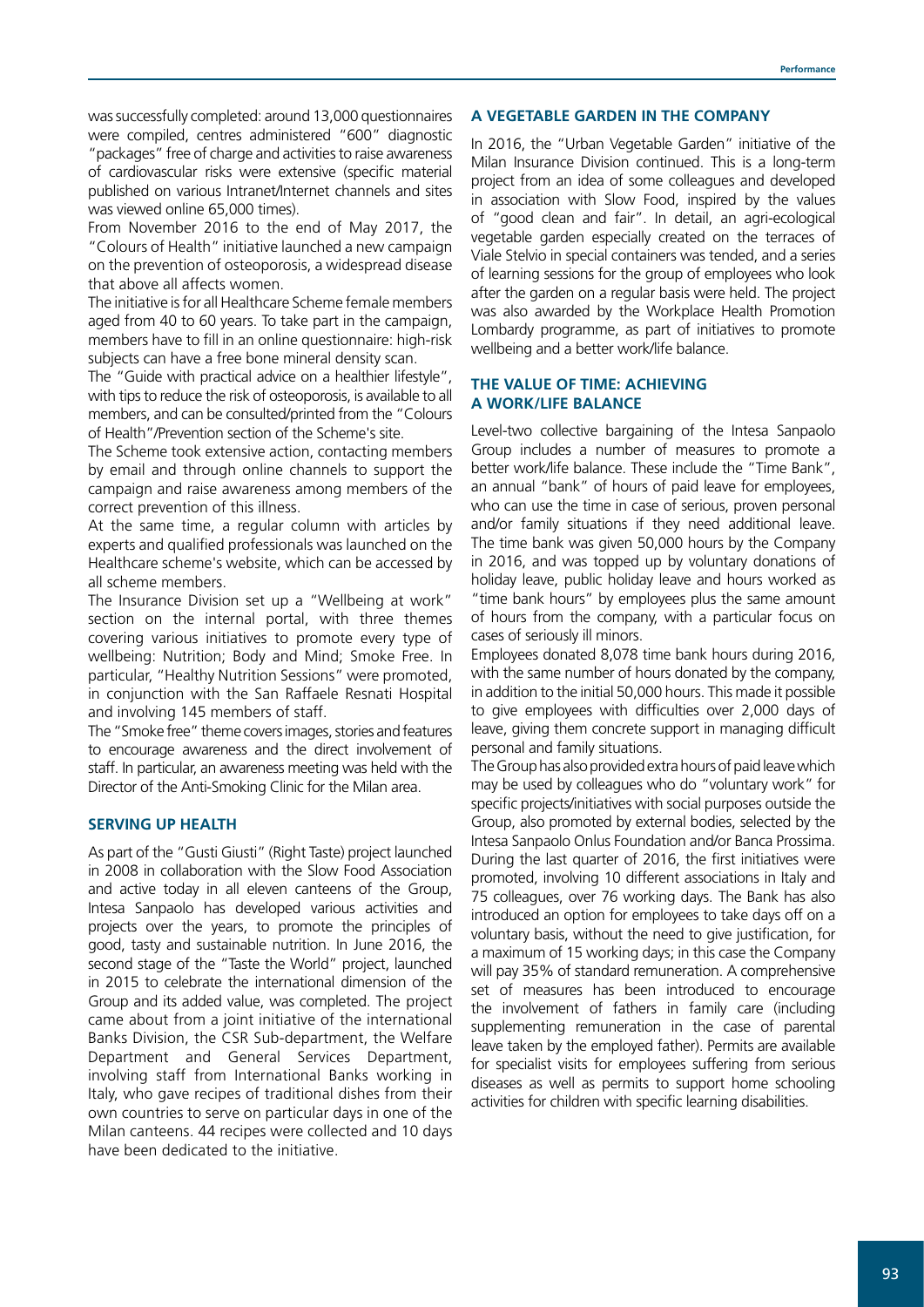## **FLEXIBLE WORK: BENEFITS FOR BOTH PEOPLE AND THE COMPANY**

After an initial trial, "Flexible Work", i.e. the possibility for colleagues to work from home, from a company hub or from the customers' premises, rather than from their office desk, following an agreement between the Company and trade union organisations, became an operating procedure to gradually extend to all Group entities in 2016. The project aims to achieve a better balance between staff and production needs. In 2016, more than 5,700 colleagues from 13 different Group companies were involved in "flexible work".

Managers were key in deciding to include their own departments in the trial: they believed in their people and in a new way of dealing with their daily work. But the greatest success came from colleagues. They showed how a different way of working can improve the quality of work as well as personal and family life, increasing motivation and productivity.

"Flexible work" is on a voluntary basis, involving individual colleagues and focussing on inclusion, meaning it is open to all people from identified departments who satisfy some basic requirements. The project is particularly innovative because it allows people to work from home up to 8 days a month, also divided up, while flexible working from the hub and at the customer's office does not have specific limits.

Positive feedback, in terms of satisfaction and business productivity, led the company, and the Welfare, Safety and Sustainable Development Committee to continue with the "Flexible Work" project, paying particular attention to network entities operating in Italy and the possibility of smart learning for professional training.

Alongside this flexible work project, Intesa Sanpaolo participated in the "Flexible Work Day" event organised by the Municipality of Milan. The initiative is aimed at private companies and public authorities trying out alternative working methods. The objective is to improve flexibility of the organisation and productivity, and reduce the time spent on commuting from home to work, thereby contributing to improving individuals' quality of life and reducing environmental pollution.

## **EXCELLENCE - FOR LITTLE ONES TOO**

Five company crèches – our "baby nurseries" operating in Milan, Florence, Naples, Turin Moncalieri and the new Turin Headquarters – accommodating 255 children in total, offer considerable support for families. The quality service meets requirements of the PAN Consortium's Quality Manual, prepared by a Scientific Committee, which covers all aspects of educational and organisational management. High educational standards go hand in hand with facilities that comply with environmental sustainability principles, favouring the use of FSC (Forest Stewardship Council) and PFEC (Programme for the Endorsement of Forest Certification) certified materials. To integrate the service, a number of agreements are in place with the PAN Consortium and, with a view to enhancing the options offered under intercompany agreements, the pilot project for a corporate crèche shared with Telecom Italia continued in Milan for Intesa Vita staff.

## **CRÈCHE FOR CHILDREN IN LONG-TERM HOSPITAL CARE**

Based on its significant experience with company and community welfare, a pilot project began in late 2016 for a crèche for children in long-term care at the outstanding Paediatric Oncology/Haematology Unit of the Regina Margherita Hospital in Turin. The project offers free nursery care five hours a day, five days a week, throughout the year, for all children aged from 6 to 36 months – of employees and others – who are at the hospital. The service can also be used by children who have been temporarily transferred from other departments for treatment. The project, which is sponsored by the City of Turin, helps children overcome the social and psychological isolation caused by their condition, by debilitating treatments and long-term hospital stay. The patients are assisted by specialist, qualified nursery staff who help the children in their cognitive development with tailormade educational activities. The service also gives families concrete support to help them adapt to circumstances which are far from their normal routines.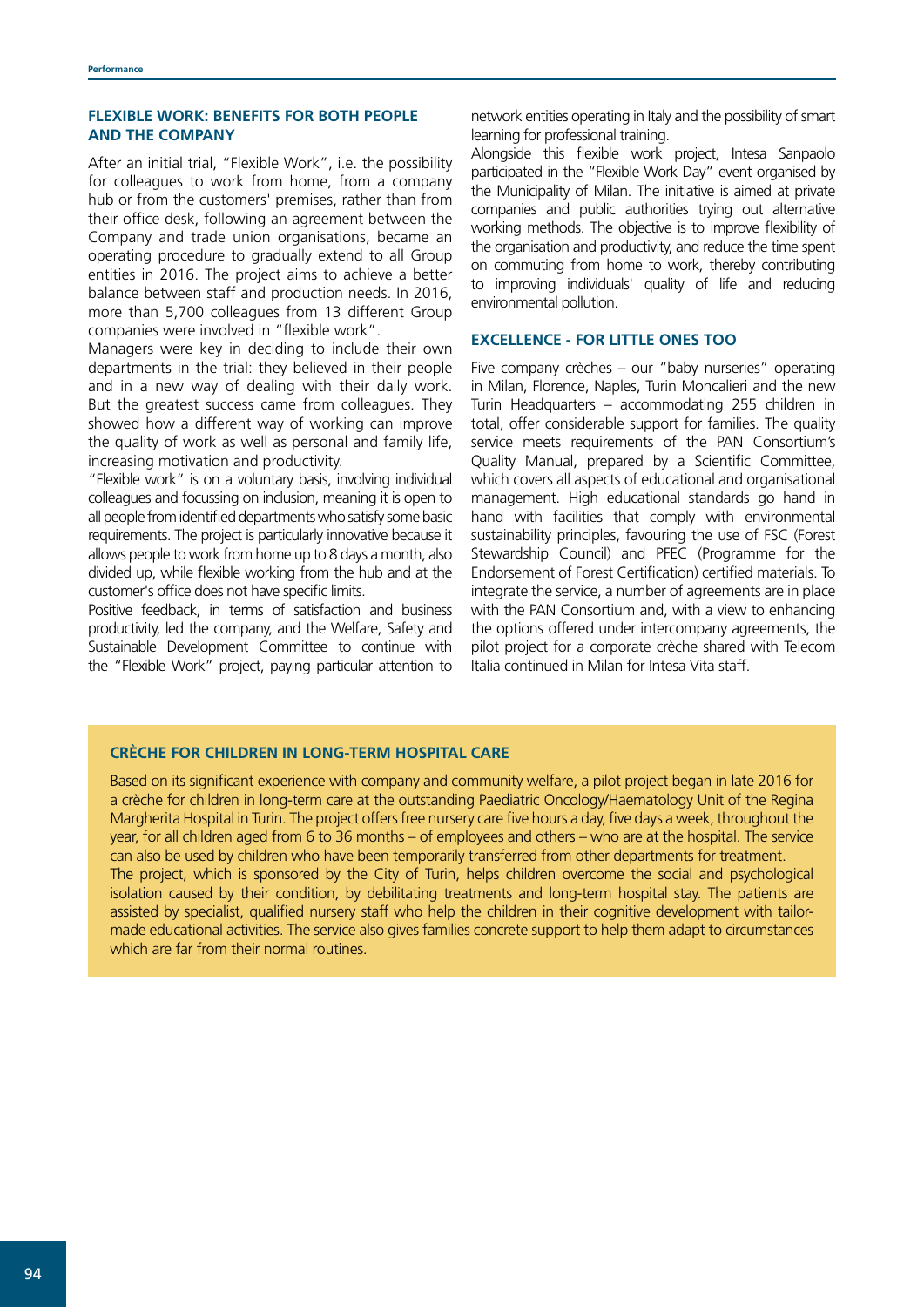#### **INTESA SANPAOLO WORKERS ASSOCIATION**

As part of the integrated company welfare system, the Association – with 125,000 members – is providing a new type of welfare, catering for the diverse needs of people and offering leisure solutions – encompassing tourism, culture and sport – at special rates. A website with management system streamlines administrative formalities, and also offers services for a better work/ life balance. At the end of the year, an agreement was reached with Coopselios and Cadiai to implement Welcare family services and offers services at special rates from parenting to caring for the elderly and persons who are no longer self-sufficient, with a view to achieving a better work/life balance.

Families with children in full-time education can benefit from summer holiday initiatives; open to children and students from 4 to 25 years, camps organised by the association were attended by 1,800 children, while 2,700 families opted for other camps with a contribution paid by the Association. For families with children affected by disabilities, the contribution was doubled.

Since 2016, 10 grants have also been provided for an inteculture programme to study abroad for a year/ six months, as well as 10 grants for summer study programmes. An important new addition to the Association's initiatives is the chance to buy school textbooks at discounted prices, and also receive a special contribution, with 3,100 children of association members benefiting.

To further support the household spending of its members, the Association gave out 15,000 contributions for sports and leisure courses, and over 4,000 contributions for medical check-ups for participants of competitive sports.

Over 46,000 vouchers to purchase books were given out, and members can access LEA, the new Laterza book streaming platform, free of charge. Over 180,000 discounted cinema tickets were also made available.

During the year, a webticketing service was also provided, generating 13,000 contacts.

In September, the second edition of "Push to Open" took place. This programme was set up to help young people enter the world of work, in partnership with Jointly, and involved over 330 young people in the last two years of high school. "Push to Open" is a programme comprising several stages based on direct contact and interaction with experts and people from the world of work, encouraging young people, promoting contact and offering useful information to help make their ideas and university and professional choices a little clearer.

In autumn, the ALI IN FESTIVAL was held, the first of its kind dedicated to Intesa Sanpaolo staff and their families, with two days dedicated to knowledge. Over 800 members from throughout Italy met up in Florence for events, culture and shows. The festival was attended, among others, by Zygmut Bauman, who held a talk on "Finding happiness in a consumer society" and by Gianrico Carofiglio, who spoke of the power of language. The Fondazione Banco Farmaceutico Onlus (Non-Profit Pharmaceutical Bank Foundation) was present at the Festival; this foundation has set up a project in partnership with Intesa Sanpaolo to collect unused medicines which have not expired, to promote initiatives encouraging donations of medicines. The project – which already covers Milan and Turin – is in addition to support from over 150 members who volunteered during the Medicine Collection day.

#### **MOBILITY**

Intesa Sanpaolo continued to focus on sustainable mobility issues in 2016, researching and suggesting innovative solutions for personal mobility needs (see the section on "Natural capital", page 119).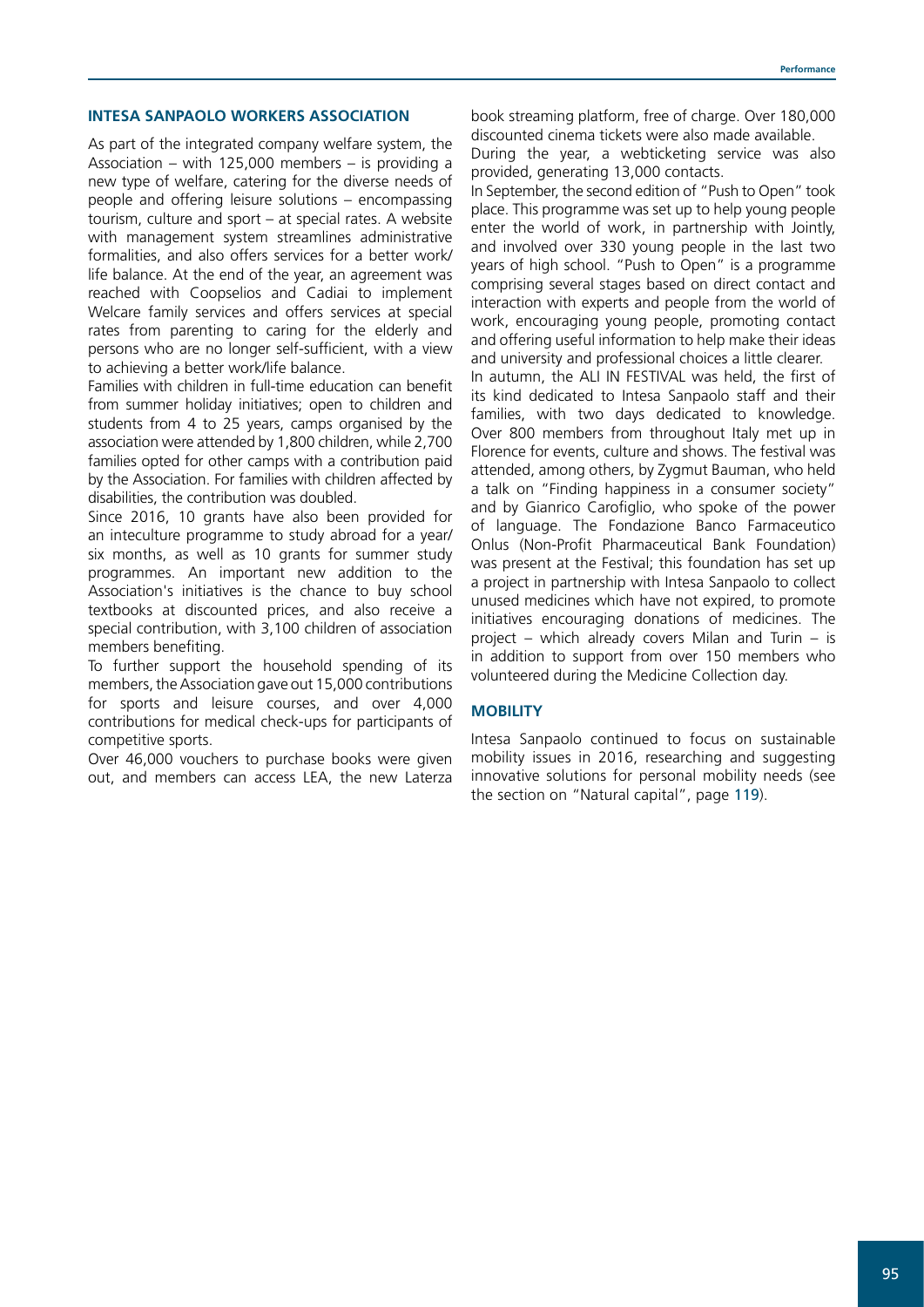## **RELATIONS WITH THE SUPPLY CHAIN**

Intesa Sanpaolo is committed to effectively managing the implications and risks of an ethical, social and environmental nature of its supply chain. For this purpose and in compliance with the principles in the Code of Ethics, it has adopted Group Procurement Guidelines and Purchasing Rules, which observe social and environmental responsibility criteria and must be adopted by all functions involved during the sourcing process.

Since 2012, a project has been underway to centralise Group purchasing, with the main aim of making the purchasing model, rules and processes uniform. In this context, during the second half of 2016 contract standards were revised, to streamline relations with all suppliers, including international suppliers, and subsuppliers, to improve monitoring of specific issues.

In 2016, overall expenses incurred by the Intesa Sanpaolo Group totalled over 2.6 billion euro, broken down as follows\*:



\* The figures and comments refer to the reclassified consolidated income statement published in the 2016 Financial Statements.

## **FAIRNESS AND TRANSPARENCY IN RELATIONS WITH SUPPLIERS**

To ensure transparency and fairness, the purchasing process is based on company procedures that require fair negotiations and a competitive comparison of the technical and economic aspects of bids made by selected suppliers and their subsupply chain. Generally, Intesa Sanpaolo Group selects suppliers based on pre-contract qualification to assess their economic/ financial and technical/organisational characteristics. If the qualification process is successful, suppliers are registered in the Group supplier database.

In 2016, the Procurement Department continued to use the "Suppliers' Portal": this platform is for the qualitative assessment of suppliers and provides an online negotiation system. The portal makes it possible to impartially compare a number of bids for the same procurement event, differentiating the evaluation of the technical and/or administrative part from the purely economic part. Each supplier can view the status of procurement procedures, in a special section, and post their bids.

The process makes it possible to purchase products and services at the best market conditions, which meet specific requirements for functionality, quality, safety and environmental protection, complying in full with applicable laws and regulations.

In this context, market comparison ("Tenders") is currently the standard purchasing procedure, both in Italy and abroad, since it is the only procedure that allows for greater fairness and transparency in managing bids and awarding the tender.

To guarantee the Procurement Department's assessment of the entire supply chain, the registration and qualification process was also extended to subsuppliers in 2016, with mandatory registration in the Suppliers' Portal. Operating Guidelines were also issued on managing sub-contracting and contract templates were published, to streamline the subcontracting authorisation procedure.

To consolidate the monitoring of business ethics, compliance with human rights and the protection of workers' rights and the environment, a project was started in the first half of 2016 which will gradually replace the "Suppliers' Portal" currently in use with a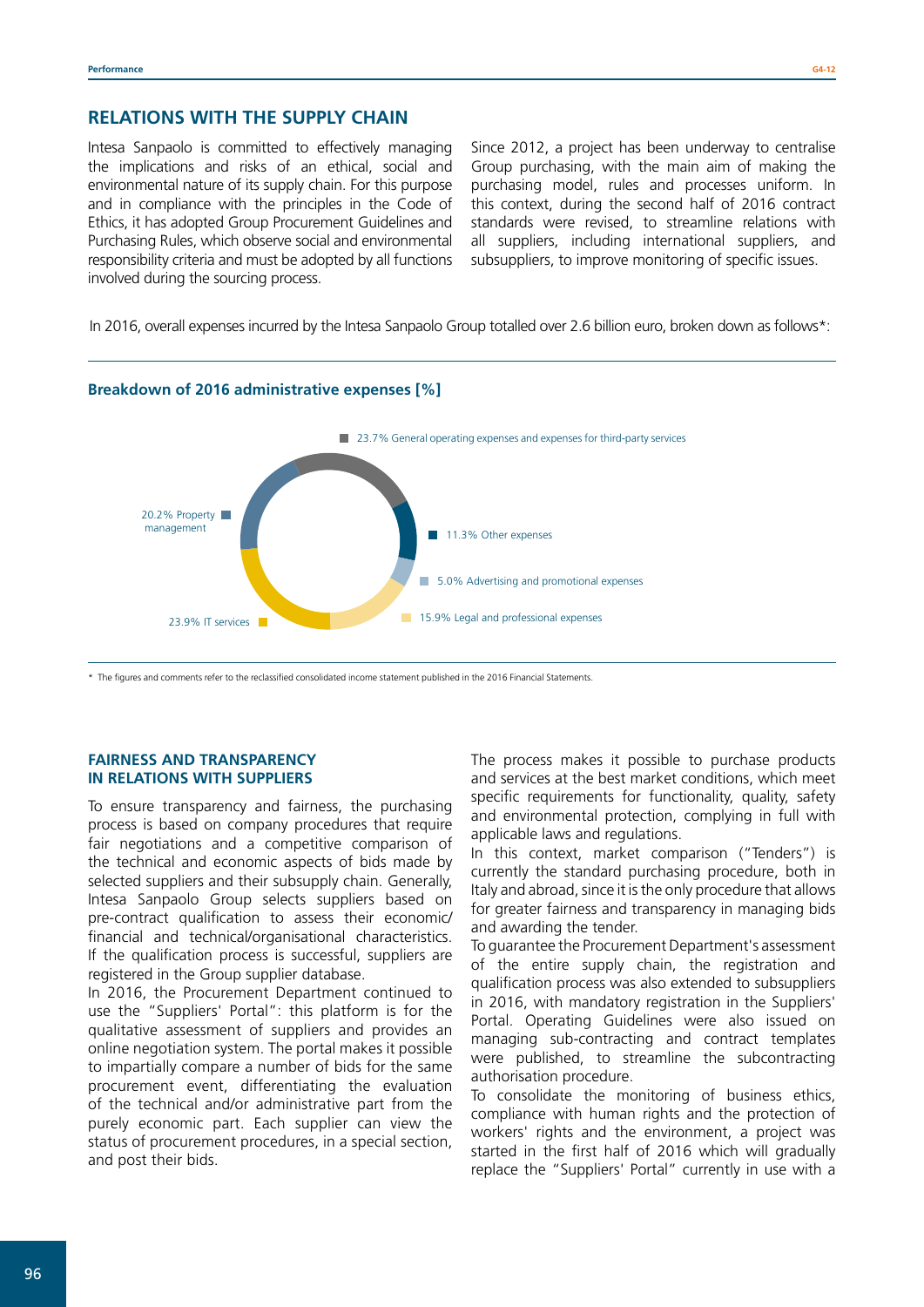new e-sourcing application called the "New Suppliers' Portal". The new solution, with a module tested in 2016 on 15 suppliers, requires potential suppliers to meet some obligations from as early on as registration. The "New Suppliers' Portal" has a questionnaire on CSR issues. Information of mandatory documents must be updated at least annually. The new supplier qualification process will also make it possible to obtain a Supplier rating that integrates CSR information, which will be monitored over time.

International banks are also increasingly aware of these issues in relation to their local suppliers. For example Intesa Sanpaolo Bank Albania has published all its contracts on its website since 2016, and requests suppliers to provide evidence of the certificates of origin of supplied products.

## **ASSESSING THE SOCIAL AND ENVIRONMENTAL RESPONSIBILITY OF SUPPLIERS**

The "Suppliers' Portal" used by the Procurement Department requires registration when candidates are requested to view Intesa Sanpaolo's Compliance Programme (Legislative Decree 231/2001), Internal Code of Conduct and Code of Ethics. If registered entities become qualified Intesa Sanpaolo Group suppliers, contract clauses of the agreement signed require them to comply with the principles in the above documents. Standard controls are also carried out on documents certifying the technical eligibility of companies (registration with the Chamber of Commerce, presentation of Chamber of Commerce records, of welfare contribution records), and their financial and capital strength, as well as the absence of detrimental events concerning suppliers and subsuppliers.

Out of the 8,777 suppliers on the "Suppliers' Portal" recorded in Italy by the Procurement Department, 5,263 (equal to 60%) completed registration and replied to specific questions on social/environmental issues in 2016. Analysis of replies shows the following breakdown: 11% declared they publish a social and environmental report, 4% hold SA 8000 certification, 19.17% have a code of ethics or policies describing their social commitment, 13% hold environmental certification and 8% have an environmental policy. These percentages have all increased compared to 2015 and show that the Group's focus on social/ environmental issues have led suppliers to be more aware of these aspects as well.

International banks using the Suppliers' Portal (VÚB Banka, Banca Intesa Beograd and Privredna Banka Zagreb) also report a good coverage of CSR issues. Suppliers of these banks completing registration and the questionnaire totalled 473 in Croatia, 639 in Serbia and 292 in Slovakia out of a total of 2,085

suppliers surveyed (equal to 67%). Analysis of replies shows the following breakdown: 16% declared they publish a social and environmental report, 1.3% hold SA 8000 certification, 25.9% have a code of ethics or policies describing their social commitment, 13.3% hold environmental certification and 16.1% have an environmental policy.

With the gradual changeover to the "New Suppliers' Portal", all suppliers and subsuppliers will be required to complete the CSR questionnaire.

Another line of action, which helps strengthen the wider-ranging activity of supplier monitoring, is the technical assessment of performance in ICT supplies of the ICT Systems Department. This initiative, based on a survey conducted internally at this department, is in its fifth year of operation and covers a group of suppliers that in 2016 represented approximately 94% of orders by the ICT Systems Department, for a total of approximately 291 suppliers assessed. The process involved 155 colleagues replying to an electronic questionnaire on supplier assessment, based on four categories according to the type of service/product purchased (application services, infrastructure services, hardware and maintenance, software licences and maintenance). The replies to the questionnaires helped to identify any areas for improvement and to rethink supplier relationships from a strategic point of view. In parallel, in cases where findings showed a failure to meet contract service levels, specific warning letters were sent to suppliers (53 letters in 2016).

To monitor the supply chain and CSR issues more effectively, courses on "Responsibility and Systemic thinking" and "Disseminating a risk culture and impact on the sourcing process" were held for some Purchasing Department staff in 2016, while seminars were organised by the ABC Procurement and Cost Management consortium on CSR issues and business sustainability.

## **HEALTH AND SAFETY OF SUPPLIERS OPERATING ON OUR PREMISES**

In 2016, Intesa Sanpaolo's activities targeted not only employee protection but also to the protection of suppliers conducting their activities on Bank premises in Italy. In particular, the process to manage measures to coordinate interference that may occur during outsourced works of various suppliers and bank personnel, is governed by specific internal regulations available on the company intranet. In the case of worksites, evaluations and relative measures are included in the Safety and Coordination Plan and in specific Operating Safety Plans prepared by competent positions appointed by the Client/Works Director.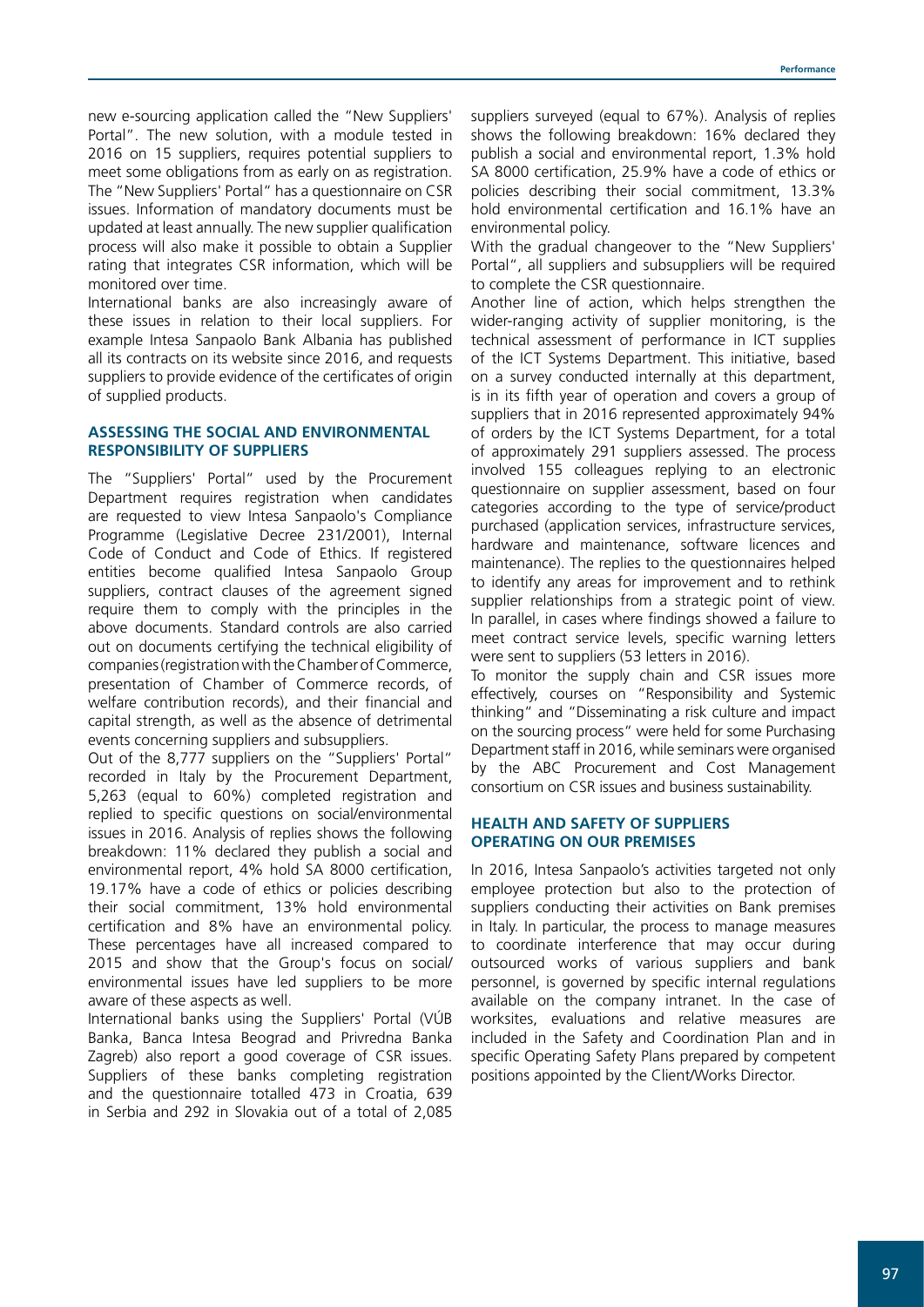## **RELATIONS WITH THE COMMUNITY**

The Intesa Sanpaolo Group takes a responsible and active role in support and collaboration in local areas and communities where it operates. It also promotes some international projects in areas where it does not have business activities, but which are vulnerable in economic, social and environmental terms.

The Group is committed to the community through: donations, for managing temporary situations of difficulty in local areas, and for long-term solidarity; the sponsorship of projects with a positive impact on the community; substantial investments in art and culture; company volunteering initiatives and programmes involving all Group personnel.

## **2016 CONTRIBUTION AND BREAKDOWN**

| Cash contributions to the community by type in 2016 | [thousands of euro] |
|-----------------------------------------------------|---------------------|
| Monetary contribution to the community              | 46,412              |
| Goods and services donated to the community         | 27                  |
| Time contributions                                  | 146                 |
| Operating costs                                     | 3,682               |
| <b>Total</b>                                        | 50,267              |

Cash contributions are classified based on the reason and broken down as follows:

- 51.6% comprise community investments: contributions characterised by long-term plans and/or strategic partnerships and/or of significant amounts. This figure is steady compared to 2015 and accounts for the largest portion of cash contributions, showing the strategic nature of the Group's activities targeting long-term cooperation that can produce real benefits and values for local areas and communities;
- 37.9% refers to commercial initiatives (sponsorships) for social causes, which also promote the Intesa Sanpaolo brand and business;
- . the remaining 10.5% consists of charitable gifts, of an occasional nature and for small amounts, including match giving initiatives (donations by the Bank during fund-raising campaigns, combined with the donations of employees or customers).

## **SUPPORT FOR CULTURE**

## **PROGETTO CULTURA**

A focus on art and culture is a priority of the strategy driving activities supporting the community. The Progetto Cultura (Culture Project) is a strategic reference framework for the long-term planning of the Bank's cultural initiatives and has several objectives. On the one hand, it aims to encourage an increasingly large public to use its important artistic, architectural, publishing and documentary heritage, which is a result of the history and tradition of patronage of financial institutions that have become part of the Group. On the other, it aims to contribute to safeguarding Italy's cultural heritage. Promotion of the Bank's artistic heritage is implemented along various lines: the study and scientific cataloguing of works; restoration; projects for a permanent exhibition of some of the collections (Gallerie d'Italia in Milan, Naples and Vicenza); the planning and organisation of temporary exhibitions; support for scholarships for training opportunities and research for young people in partnership with universities; loaning works to temporary exhibitions.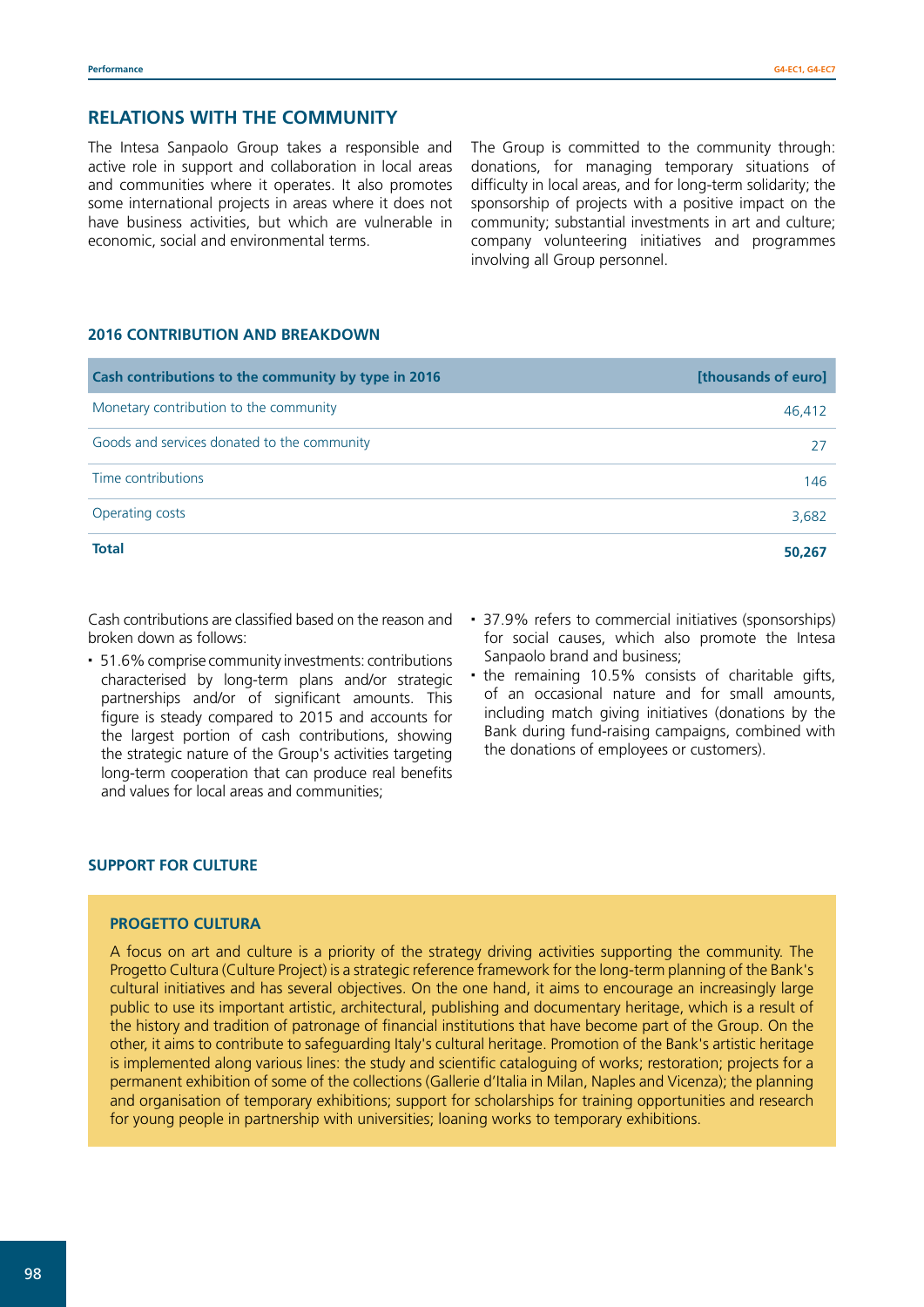In 2016, the programme for the conservation and public use of the Group's artistic heritage continued, with a view to disseminating and promoting historical, artistic and cultural knowledge. Restoration projects took place, works were loaned and exhibitions held at Gallerie d'Italia to showcase the wealth of the Group's collection with thematic readings and critical analysis for different research possibilities.

Partnerships with universities and centres of excellence for scientific research continued, to recover, safeguard, protect and value archaeological, historical and artistic heritage. Grants were given for young graduates to benefit from significant opportunities to develop professional expertise in the field of cultural assets.

The exhibition on Francesco Hayez was of national importance (some 120 works were presented, with over 180,000 visitors), as well as the exhibition on

Venetian landscape painting "Bellotto e Canaletto. Lo stupore e la luce" ("Bellotto and Canaletto. Wonder and light"), with some 100 works displayed at the Gallerie d'Italia - Piazza Scala, Milan.

The seventeenth edition of "Restituzioni", the project which has been running since 1989 for the recovery, protection and promotion of Italy's artistic heritage, presented the results of restoration works to the public at large, with a final exhibition held for the first time in Milan "La Bellezza ritrovata. Caravaggio, Rubens, Perugino, Lotto e altri 140 capolavori restaurati" ("Beauty rediscovered. Caravaggio, Rubens, Perugino, Lotto and another 140 restored masterpieces").

## **INITIATIVES WITH A PARTICULAR SOCIAL FOCUS**

In 2016, Gallerie d'Italia – above all in Milan – proposed a number of initiatives dedicated to disadvantaged and vulnerable groups:

| <b>Projects</b>                   | <b>Category</b>                                                     | <b>Description</b>                                  | <b>Partner</b><br><b>organisations</b>                                                                                                             | <b>Meetings and</b><br>users involved                          |
|-----------------------------------|---------------------------------------------------------------------|-----------------------------------------------------|----------------------------------------------------------------------------------------------------------------------------------------------------|----------------------------------------------------------------|
| A hands-on museum                 | Guests of Day Centres<br>for the disabled and<br>applicant refugees | <b>Educational activities</b>                       | The day centres MI (Via<br>Treves, Casa Gabbiano)<br>and Farsi prossimo Onlus                                                                      | 20 sessions                                                    |
| A tour of Milan's<br>museums      | People affected by<br>Alzheimer's                                   | Art therapy                                         | <b>Fondazione Manuli Onlus</b>                                                                                                                     | 28 sessions                                                    |
| For other eyes                    | People with sight<br>disabilities                                   | Museum collections                                  | • IRCCS Fondazione S.<br>Maugeri Pavia<br>• Museo Omero di<br>Ancona (Omero<br>Museum, Ancona)                                                     | 10 quided tours                                                |
| Art: a bridge between<br>cultures | Citizens from other<br>countries                                    | Interculture                                        | FAI and Amici del FAI                                                                                                                              | 2 training sessions $+10$<br>guided tours held by<br>mediators |
| Affection - Effects of Art        | Subjects with<br>psychological difficulties                         | Training at work to access<br>culture and wellbeing | Third sector Families,<br>Coordination of the<br><b>Milan Association</b><br>for Mental Health,<br>Ala Sacco Regional<br><b>Innovation Project</b> | 11 sessions                                                    |

One of the many initiatives of the Gallerie di Palazzo Zevallos Stigliano in Naples benefiting vulnerable groups was the theatre workshop run by women from a socially disadvantaged area (Forcella) as a forum on inclusion.

The "Art and Memory" project continued at the Gallerie di Palazzo Leoni Montanari di Vicenza, with a programme of weekly events for guests at residential and day centres for the elderly, conceived to promote intergenerational engagement. Another cultural event involved people affected by Parkinson's in an activity combining art, music and contemporary dance, focussing on the health impact of dance on the neurological system of sufferers of this disease. The "Music beyond barriers" project was held at special venues: at the city's prison, in hospital oncological units and at residential homes for the elderly.

## **HISTORICAL ARCHIVES**

The fundamental objective of the Historical Archives is to increase accessibility to the archives records – including special photographic, iconographic and multimedia sections – by increasing the number of inventoried data and digitalised documents (hundreds of thousands of pages available online). Digitalisation has concerned particularly valuable documentary sources and key documents (minutes of Board Meetings) from the bank's archives.

Guided tours open to the public, lessons for university students and professional seminars have increased steadily. The involvement of universities has continued, through the funding of research projects that offer younger researchers from different areas the chance to carry out scientific research using sources in the Historical Archives.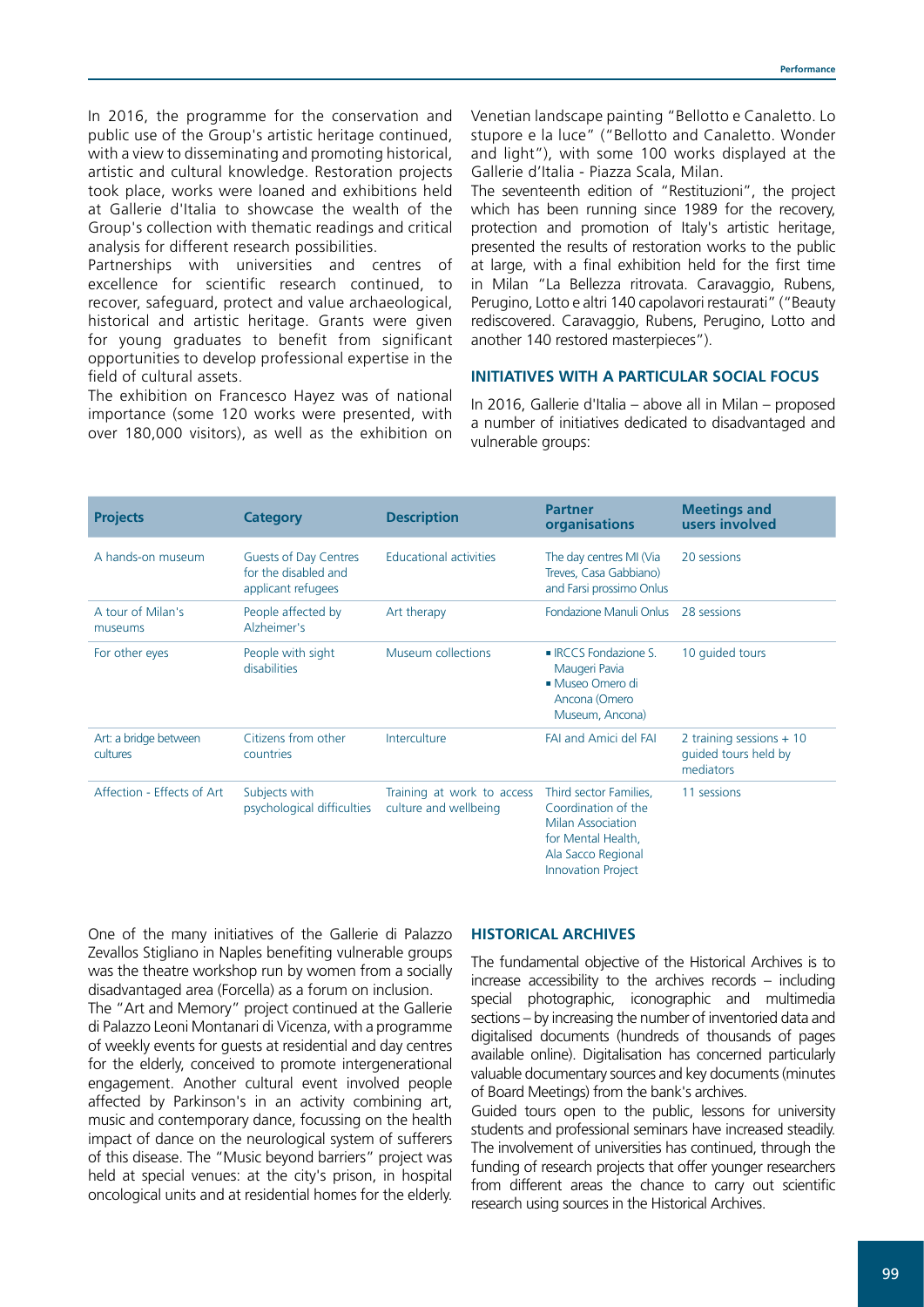Activities to protect the archives continued, saving and obtaining documentary sources at risk of being lost and increasing work to restore existing documents.

Management of the iconographic and museum collections was consolidated considerably during the year.

## **EDITORIAL AND MUSIC EVENTS**

Editorial and music events in 2016 underscored Intesa Sanpaolo's commitment to sharing and using cultural assets with the public, to disseminate knowledge and promote literary heritage and learning for young people. On the editorial front, the multimedia Vox Imago series on opera continued. Historical/architectural guides on the Group's historical sites were made available, as well as the series Milan's Museums and Galleries (a scientific catalogue of the city's artistic heritage produced by young researchers).

Music events covered various genres, from ancient to classical and contemporary music, in partnership with acclaimed, innovative music organisations. A series of free concerts was held for the public at venues made available by the local authorities. As regards education, numerous courses were organised for disabled children and teenagers and study meetings open to the public.

## **DONATIONS - CHARITY FUND**

The 2016 Intesa Sanpaolo Charity Fund Plan, approved by the last Supervisory Board meeting, confirmed the strategic focus on national and local projects with a significant social impact in favour of more vulnerable individuals, hit hardest by the economic crisis, with the objective of allocating over 80% of national contributions to this category. In 2016, this objective was widely met. Besides international initiatives for poorer countries, over 84% of national contributions were earmarked for vulnerable and weak categories (projects for the disabled, solidarity, social inclusion, to combat poverty, training and work for vulnerable people and healthcare initiatives in the field of research and assistance for sick people).

As for donations made at local level, managed by the Regional Departments of the Banca dei Territori Division, objectives were met (more than 60% of donations were made for projects for more vulnerable groups of the population), accounting for over 68% of the total, and increasing by over 3% compared to 2015.

Since April 2016, the Charity Fund has been directly managed by the Chairman of the Board of Directors and at the end of July new regulations were established with revised mechanisms to select organisations and proposed projects.

In particular, organisations involved in legal disputes, in matters concerning organised crime and that do not respect human rights, peaceful coexistence or environmental protection are excluded.

Projects are chosen if specific, with a clear social impact and the proven ability of organisations to achieve the objectives declared in the programme, in previous direct experience or for similar organisations. A rotation system was also introduced, to guarantee a broader and more flexible use of the Fund and, in particular, a maximum limit of three consecutive years' support for the same project, subject to the monitoring of achieved results.

To promote the aims of the Fund and facilitate the presentation of projects and access to applications, the Group's website includes a specific section on the Fund (which can be consulted in the Bank and Company area). Support for communities affected by the earthquake in central Italy was particularly significant (donations to local authorities and associations to rebuild schools and deal with public emergencies; support for schools for safe classrooms and for canteen services, sharing a project with the Prosolidar solidarity foundation, for over 325,000 euro).

During the year, some projects receiving central donations were selected to evaluate their impact according to the London Benchmarking Group model; the results were presented in the "2016 Community Paper" published on the company's website [\[i\]](http://www.group.intesasanpaolo.com/scriptIsir0/si09/sostenibilita/eng_comunita.jsp). The Community pages in the Sustainability section of the website are regularly updated, with case studies of social initiatives and the relative impact assessment. Three-year international cooperation projects supported by the Fund were monitored and evaluated by CICOPS – the International Centre for Development Cooperation of Pavia University. This Centre evaluates the reporting produced every six months by organisations, certifies the progress of activities and results achieved in relation to objectives established at the start of projects and rates the degree of interaction of activities with the policies of host countries. Any deviations are reported to the organisations so they may plan necessary revision processes.